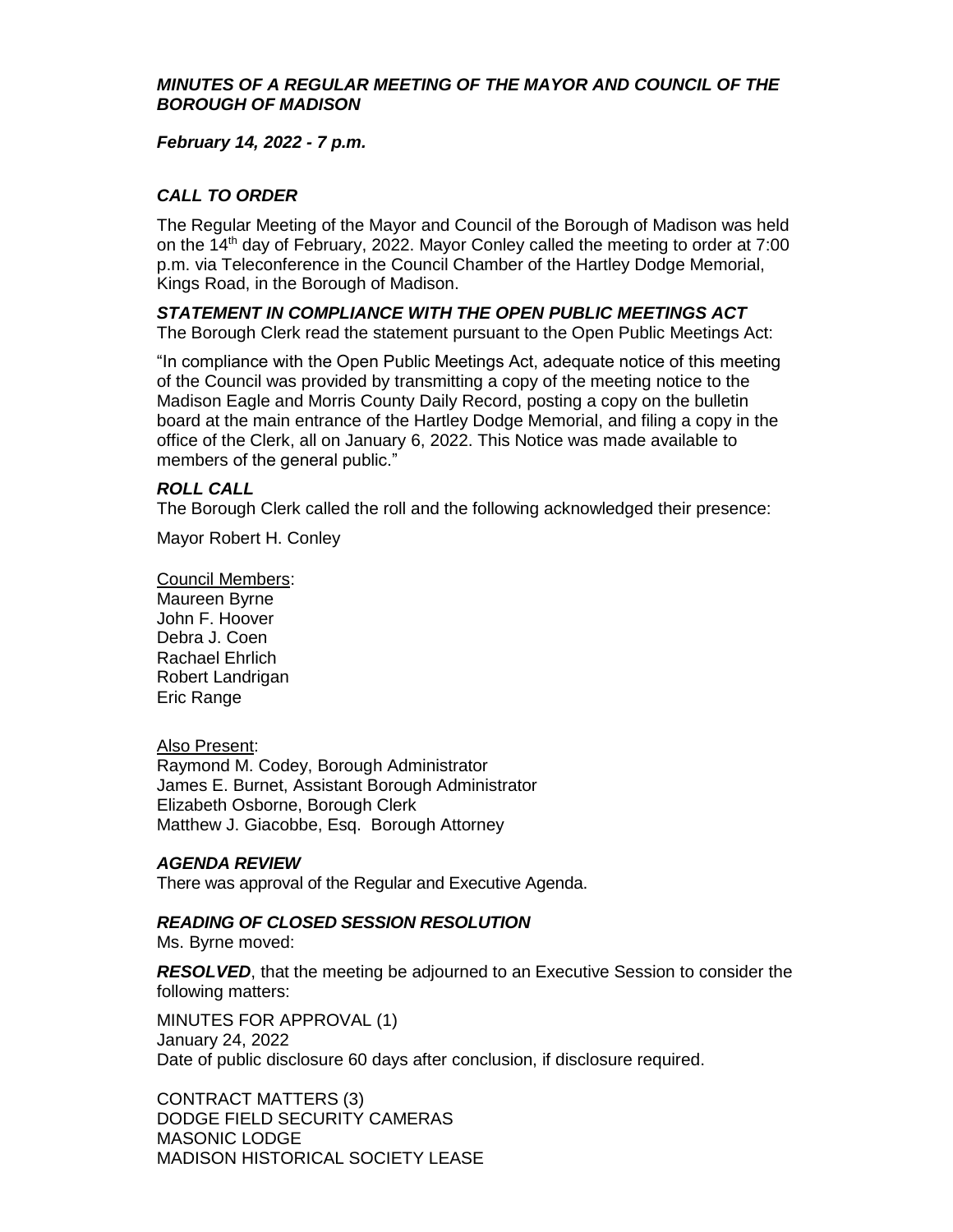Date of public disclosure 90 days after conclusion, if disclosure required.

PERSONNEL MATTERS (1) LABOR NEGOTIATIONS UPDATE Date of public disclosure 90 days after conclusion, if disclosure required.

POTENTIAL LITIGATION MATTERS (2) ALTICE POLE ATTACHMENT DREW UNIVERSITY Date of public disclosure 90 days after conclusion, if disclosure required.

Seconded: Ms. Baillie Vote: Approved by voice vote

#### *RECONVENE VIA TELECONFERENCE*

Mayor Conley reconvened the Regular Meeting at 8 p.m. via teleconference with all members present. The Pledge of Allegiance was recited by all.

Mayor Conley recognized the passing of the following Madison Residents and asked for a moment of silence:

Anna Allocca Dorothy Ann Cocuzzo Ray Crown

#### *APPROVAL OF MINUTES*

Ms. Coen moved approval of the *Executive Minutes of January 24, 2022*. Ms. Byrne seconded the motion, which passed with a unanimous voice call vote recorded.

## *GREETINGS TO PUBLIC*

Mayor Conley made the following comments:

Mayor Conley wished all a Happy Valentine's Day and shared a valentine from the Friends' of the Drew Forest to the Mayor and Council. Mayor Conley noted that Council meetings will be in person once again starting Monday, March 14, 2022.

Employees of the Month for February:

Russ Brown, Al Fisch and Lou Ammirato of the Madison Construction Department for their work fixing steam leaks in the Borough garage trench.

**Presentation** Mayor Conley read the following Proclamation:

# *P r o c l a m a t i o n of the* **B o r o u g h o f M a d i s o n**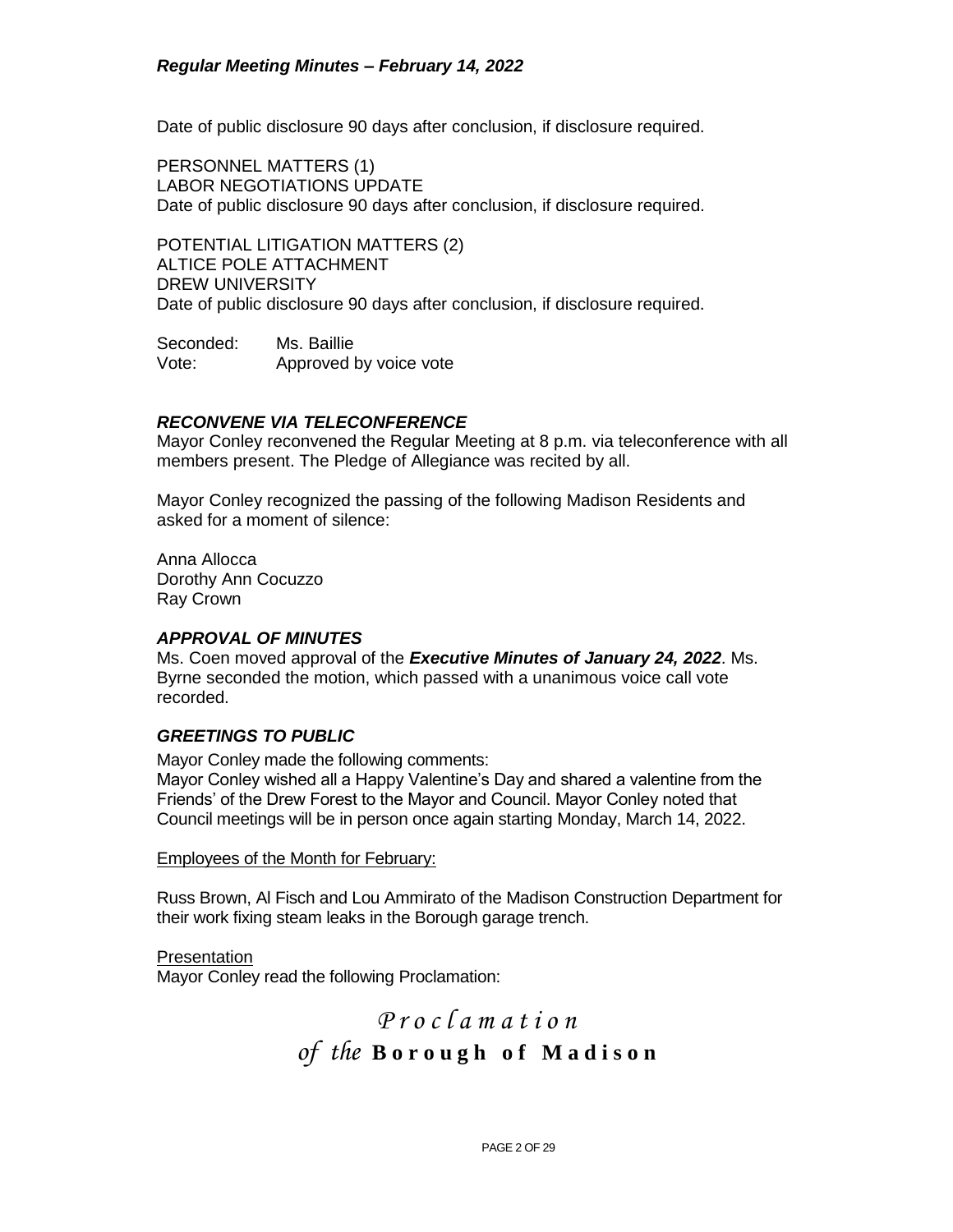# *Proclaiming AFRICAN AMERICAN HISTORY MONTH February 2022*

*WHEREAS,* National African American History Month each February celebrates the contributions that African Americans have made to American history in their struggles for freedom and equality and deepens our understanding of our Nation's history; and

*WHEREAS,* every February since 1926, African American History has been celebrated in America. That year historian Dr. Carter G. Woodson created Negro History Week, which evolved into Black History Month; and

*WHEREAS,* in 1975, President Ford issued a Message on the Observance of Black History Week urging all Americans to "recognize the important contribution made to our nation's life and culture by black citizens." In 1976 this commemoration of black history in the United States was expanded to Black History Month, also known as African American History Month, and President Ford issued the first Message on the Observance of Black History Month that year; and

*WHEREAS,* during African American History Month, we celebrate the many achievements and contributions made by African Americans to our economic, cultural, spiritual and political development; and

*WHEREAS,* these accomplishments are the more remarkable for having been won at the cost of great struggle and sacrifice by men and women who came to these shores in chains, and by their descendants; and

*WHEREAS,* this is a time to also reflect on the centuries of oppression including slavery, which was not limited to southern states but here in New Jersey and throughout the north; school segregation whether directly through legislation or indirectly through management which continues to feed an education gap; and that the American dream of home ownership was made virtually impossible for those of color through redlining and exclusionary zoning practices; and

*WHEREAS,* Former President Barack Obama proclaimed, "Every American can draw strength from the story of hard-won progress, which not only defines the African-American experience, but also lies at the heart of our Nation as a whole."

*NOW, THEREFORE,* I, Robert H. Conley, Mayor of the Borough of Madison, on behalf of the governing body, do hereby proclaim February 2022 as **African American History Month** and ask all to remember the impact African Americans have had on our country while we also commit to a racially just future. I further encourage all residents to celebrate our diverse heritage and culture and continue our efforts to create a world that is just, peaceful and prosperous for all.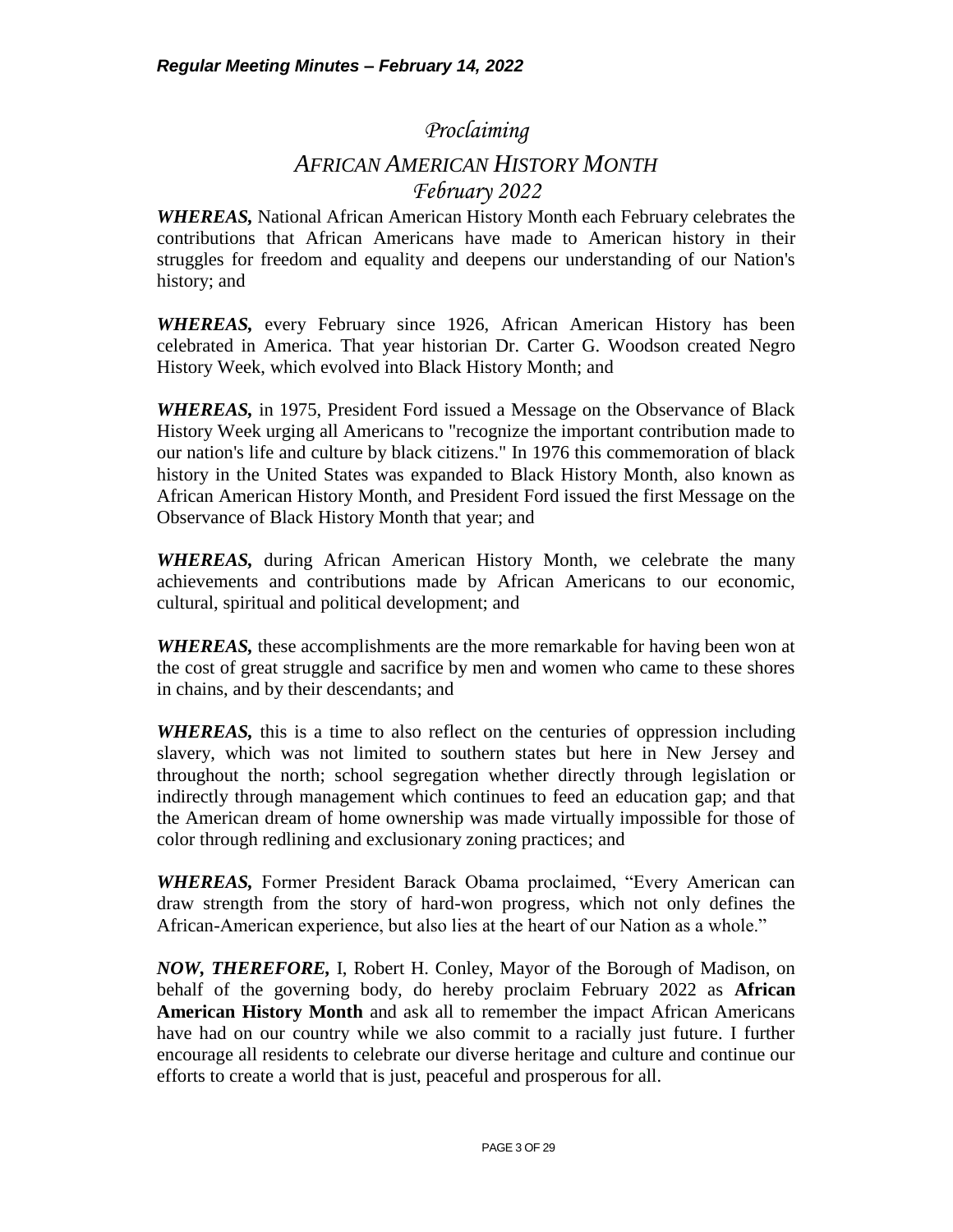## *REPORTS OF COMMITTEES*

#### **Utilities**

Mr. Landrigan, Chair of the Committee, made the following comments: On Sunday, February 6th, the Stand-by Crew was called to East Lane for a water main break. The Crew marked out the underground electrical lines. On Sunday, February 6th, the Stand-by Crew was called to half power at 23 Kinney Street due to bad connections. The crew replaced all the connections and restored full power. All of the Electric Car Charging Stations are up and running. American Electrical Testing has completed the testing and inspection of our breakers at both the James Park and Kings Road Substations. The Electric Department is working with on the beginning stages of the town's large scale solar project. The department continues to be busy with emergency mark-outs, new construction services, and converting street lights to LED fixtures. • On Saturday, January 29th, the Water Department assisted the Road Department with snow plowing. On Sunday, February 6th, the Water Department repaired a 6 inch water main break on East Lane near the Cross Gates intersection, with the assistance of the Stand-by crew. The water pressure was reduced by shutting the main valves feeding the East Lane section, and repairs were made. Full water pressure was restored in approximately two hours. Radio readable water meters are still being installed regularly. Anyone interested in having their meter changed to the automated reading system should call the Water Department to schedule an appointment.

#### **Public Safety**

Ms. Byrne, Chair of the Committee, made the following comments: Madison Police Department command was notified by the Morris County 200 Club that three of Madison's officers will be awarded Meritorious Service Awards for their heroic actions during an August 2021 house fire at 265 Kings Road. Captain Joe Longo, Sgt. Sean McCarthy, and Cpl. Stephanie Aquino will be receiving awards later in the year for lifesaving actions in pulling an unconscious homeowner out of her residence and performing CPR, which ultimately saved her life. In January, Chief Miscia attained certification as an "Accredited Chief Executive" by the NJ Chiefs of Police Association. This certification gives surety of merit in the NJ Chiefs of Police Association's gauging of effective police leadership through a model of peer review. Two police interns have started during the month of February. Both interns are college students and are looking to gain experience in the field of law enforcement and they are both graduating college in May of this year.

#### **Community Affairs**

Mr. Hoover, Chair of the Committee, made the following comments: The Downtown Development Commission will hold their regular meeting this Thursday, February 17<sup>th</sup>. May Day is scheduled for Saturday, May 7, 2022. The Chamber of Commerce will once again hold Easter events, including Find Shelley the Rabbit for fun and prizes beginning April  $9<sup>th</sup>$ . The DDC is also working on a Cinco de Madison event for May. The Madison Chatham Coalition is a community prevention organization funded by the Office of National Drug Control Policy and Substance Abuse Mental Health Services Administration. The Coalition seeks to establish and strengthen community collaboration, educate youth and adults about marijuana. They will hold a "Night of Conversation" regarding substance abuse and mental Health. Parents can pick up kits at the health department.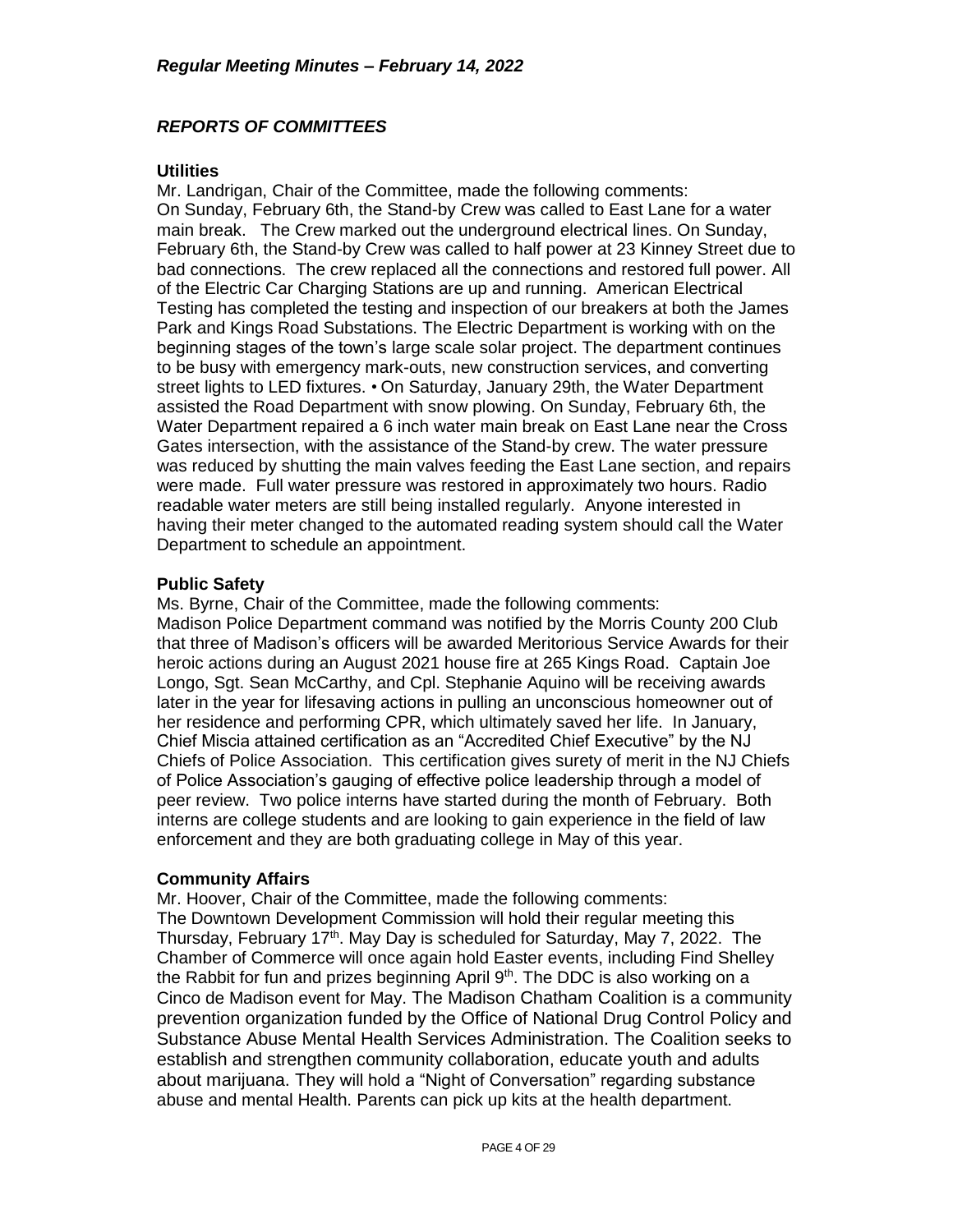## **Finance and Borough Clerk**

Ms. Coen, Chair of the Committee, made the following comments:

The CFO continues presentation of the municipal budget. For tonight's meeting there will be a presentation of a draft budget including revenues and short falls. This is the second of four budget presentations. On February 28<sup>th</sup>, department heads will make presentations. Introduction of the budget is scheduled for March  $28<sup>th</sup>$  with the public hearing and adoption scheduled for April 25<sup>th</sup>. The Borough is under State review this year. The Borough will make two large payments this week including \$3,643,154.75 to the Board of Education and a \$38,668.00 bond payment on the MRC land and turf field.

#### **Public Works and Engineering**

Ms. Ehrlich, Chair of the Committee, made the following comments: Ms. Ehrlich encouraged residents to attend the Madison Historical Society's presentation "The Enduring and Evolving Dynamics of Racial Segregation in New Jersey: From Redlining to Mt. Laurel, and Beyond". This will be the topic of a Thursday, Feb. 17<sup>th</sup>. The Engineering Department reports that the design is complete and bid documents for the 2022 Road Improvement Program are available, with a bid opening scheduled for March  $15<sup>th</sup>$ . Bid specifications are also available for the MRC Access Trail South project. Tonight's agenda lists additional contract for milling and overlay, line striping and crack sealing projects, as well as am award of a contract for architectural services for re-roofing of the Madison Utility Building. The Department of Public Works reports two snow events, one that required plowing. Fleet services will be taking an in-person class in April on electric vehicles and short term charging in Edison NJ. Madison had for years two very old signs coming into town one on Madison Ave and the other on Main St. by the Chatham border. We used the original iron and repainted both poles. The Electric Department is upgrading the lights to LED and they will be replaced in April. A new snow thrower purchased as a result of an inter-local agreement with Kearny is working well. Styrofoam recycling is quite busy and another Municipality has contacted the Borough starting a program.

## **Health**

Mr. Range, Chair of the Committee, made the following comments: Annual pet licensing renewals are underway, as well as Retail Food Handlers licensing. The holidays showed a surge in a variant of the COVID-19 virus. Residents are encouraged to get vaccinated and or boosted. Numbers are showing a decline in infection rates. Residents are encouraged to get tested if they are not feeling well. Public Schools will lift masking mandates as of March 7<sup>th</sup>. The Health Department will continue to work with schools on health protocols. Masks will continue to be mandatory on all public transportation and will still be required in public buildings.

## *COMMUNICATIONS AND PETITIONS*

The Borough Clerk announced receipt of the following communications:

Email dated January 27, 2022 from Kathy Dailey, West End Avenue, regarding with respect to the NY Post news article published January 26th, which calls out Madison, NJ as a destination for busloads of migrants.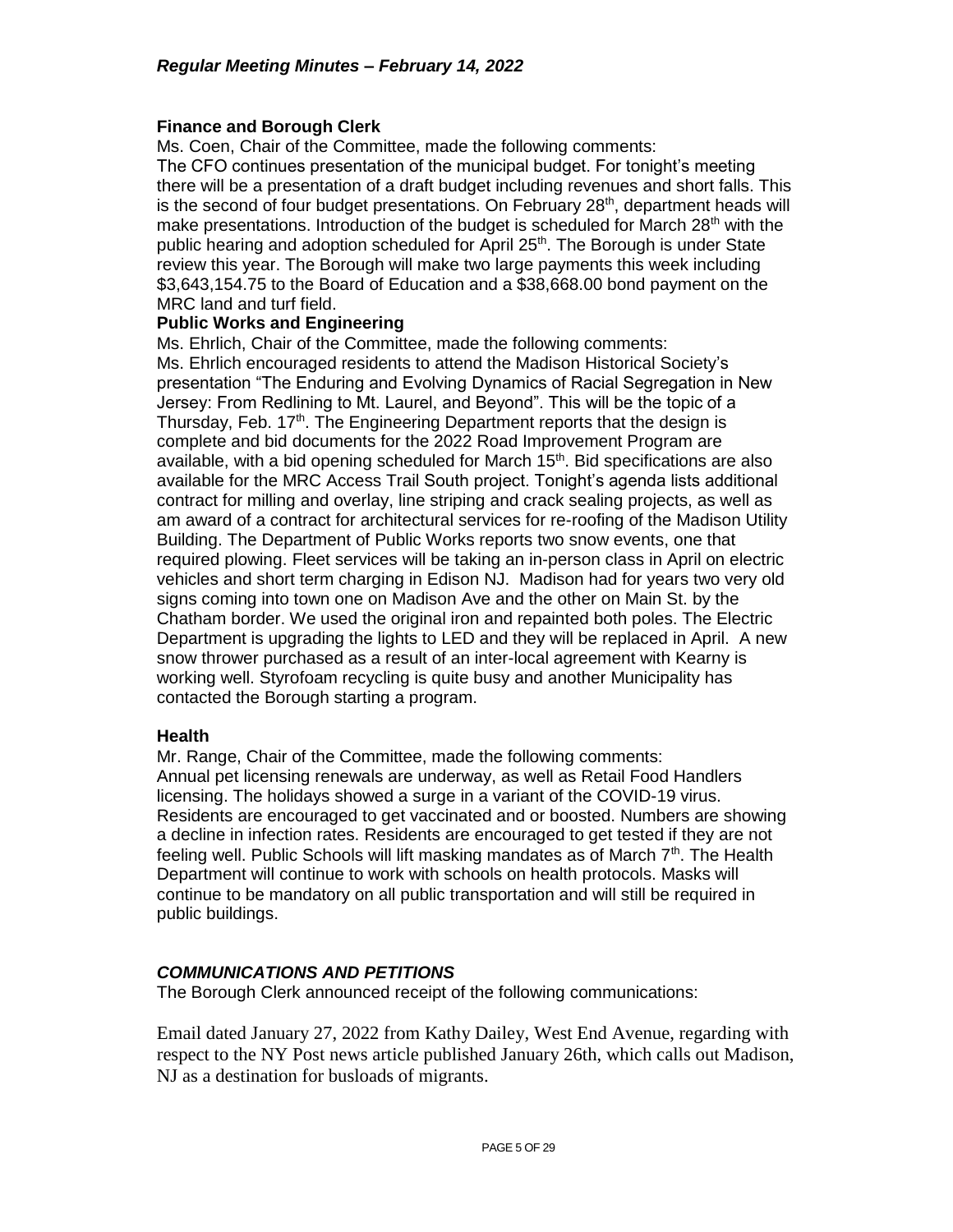## *Regular Meeting Minutes – February 14, 2022*

Email dated January 27, 2022 from Dennis Schreiber, Amelia Court, regarding a New York Post article about immigrants transported to Madison in August of 2021.

Email dated January 27, 2022 from Suzanne Schreiber, Amelia, asking Mayor and Council for help explaining a New York Post article about immigrants transported to Madison in August of 2021.

Email dated January 31, 2022 from Lisa Piacenti Sullivan, regarding a New York Post article, asking if the Borough has ever in the past, present or for the future ever expedited the transportation of immigrants into our town.

Email dated February 1, 2022 from Kenneth Sullivan, Independence Court, regarding a New York Post article about immigrants transported to Madison in August of 2021, asking for the Borough's role.

Email dated February 2, 2021 from Jennifer and Eric Baumann of Ridgedale Avenue regarding purchase of 157 Ridgedale Avenue using Open Space, Recreation and Historic Preservation funds.

Email dated February 12 from Lydia Chambers, Millbrook Drive, Vernon regarding Chatham Township's recently adopted resolution supporting preservation of the Drew Forest.

Correspondence dated February 11, 2021, Valentine's Day card to Mayor and Council from the Friends of the Drew Forest.

Email dated February 12, 2021 from Christine Hepburn, Harding Township, wishing the Mayor and Council a Happy Valentine's Day and offering her appreciation for their efforts to preserve the Drew Forest.

## *INVITATION FOR DISCUSSION (1 of 2)*

Mayor Conley opened the meeting to the public for their opportunity to ask questions and make comments on those items listed on the Agenda only. Mayor asked that, upon recognition by the Meeting Moderator, each person give his/her name and address in an audible tone of voice, for the record. *He/she shall limit his/her statement to three (3) minutes or less.*

*Tom Haralampoudis; Pomeroy Road*, asked that Mr. Hoover discuss parking issues in the Central Business District with the members of the Downtown Development Commission. Mr. Haralampoudis noted the skating rink on Rosedale Avenue is in better shape this year.

Since no other member of the public wished to be heard, the invitation for discussion was closed.

## *AGENDA DISCUSSIONS*

*02/14/2022-1*BUDGET HEARING – DRAFT BUDGET DISCUSSION/FUND BALANCE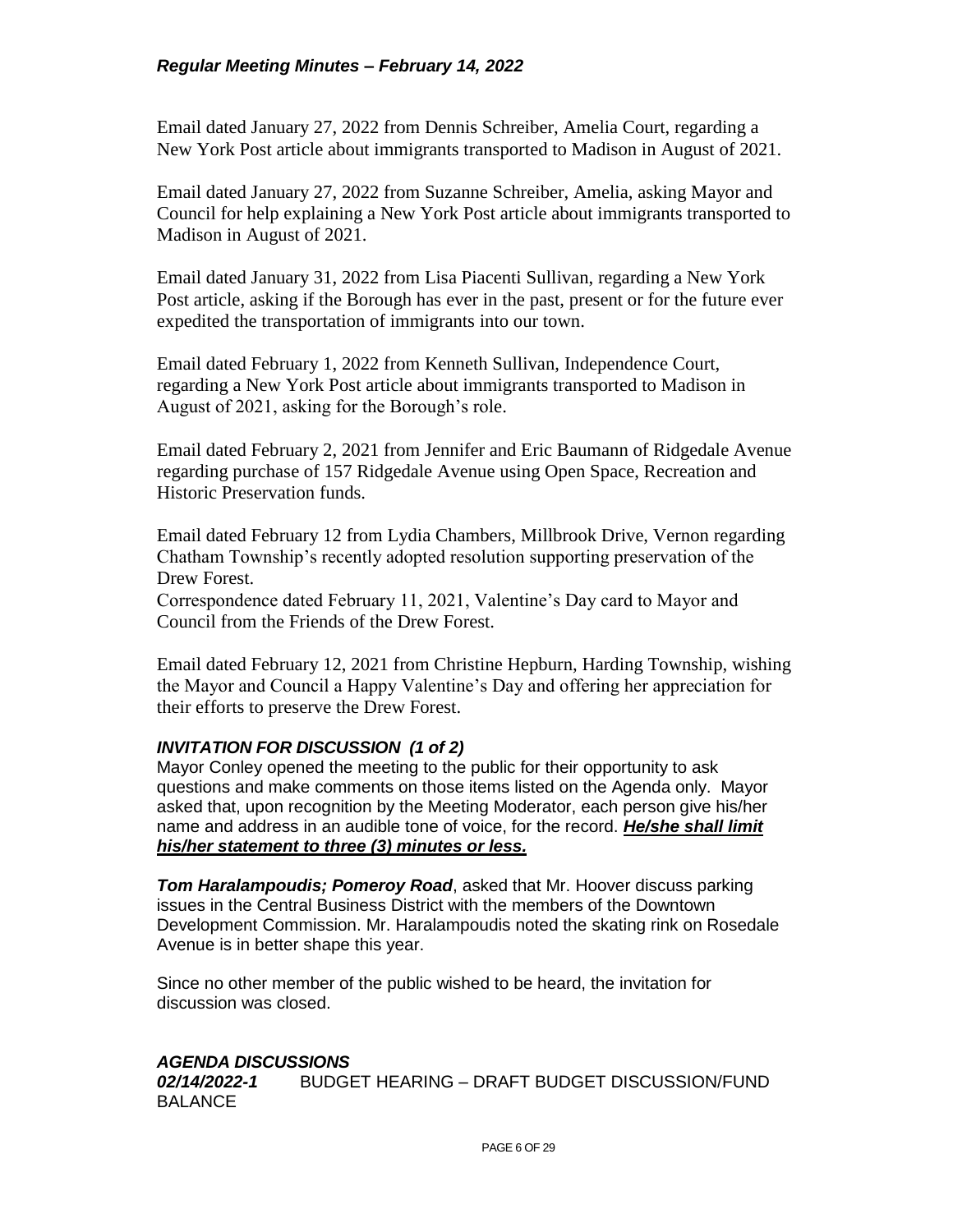Assistant Borough Administrator/ CFO Mr. Burnet provided a presentation regarding the draft 2022 municipal budget, noting the budget schedule for this year. Mr. Burnet also discussed main budget goals and important questions. There was discussion on the impact of the pandemic on revenues, including permits, daily parking permits and the funding for the Crescent Parking area. Interest on deposits is also down a considerable amount. Mr. Burnet provided information on Fund Balance and tax ratables. Mr. Burnet noted no change in services provided to residents is recommended, and explained that employee costs are the largest portion of the municipal budget including pension and health insurance costs. Department Heads will present budgets at the next Council meeting, February 28, 2022.

#### *ADVERTISED HEARINGS*

The Clerk made the following statement:

The ordinance scheduled for hearing tonight was submitted in writing at a Regular meeting of the Mayor and Council held on January 24, 2022, was introduced by title and passed on first reading, was published in the Madison Eagle and made available to members of the general public requesting same.

Mayor Conley called up Ordinance 3-2022 for second reading and asked the Clerk to read said ordinances by title:

#### **ORDINANCE 3-2022 ORDINANCE OF THE BOROUGH OF MADISON APPROPRIATING \$80,000.00 FROM THE GENERAL CAPITAL IMPROVEMENT FUND FOR THE PURCHASE OF A HANDICAPPED EXTERIOR DOOR REPLACEMENT AND ACCESSORIES**

**WHEREAS**, the Assistant Borough Administrator/CFO has recommended that the Borough appropriate \$80,000.00 from the General Capital Improvement Fund for the replacement of the handicapped door at the Hartley Dodge Memorial and accessories; and

**WHEREAS**, the Chief Financial Officer has attested to the availability of the funds in the General Capital Improvement Fund in an amount not to exceed \$80,000.00 for this purpose; and

**WHEREAS**, the Borough Council has determined that the Borough should appropriate \$80,000.00 from the General Capital Improvement Fund for the replacement of the handicapped door at the Hartley Dodge Memorial and accessories.

**NOW, THEREFORE, BE IT ORDAINED** by the Council of the Borough of Madison, in the County of Morris and State of New Jersey, as follows:

SECTION 1: The amount of \$80,000.00 is hereby appropriated from the General Capital Improvement Fund for the replacement of the handicapped door at the Hartley Dodge Memorial and accessories.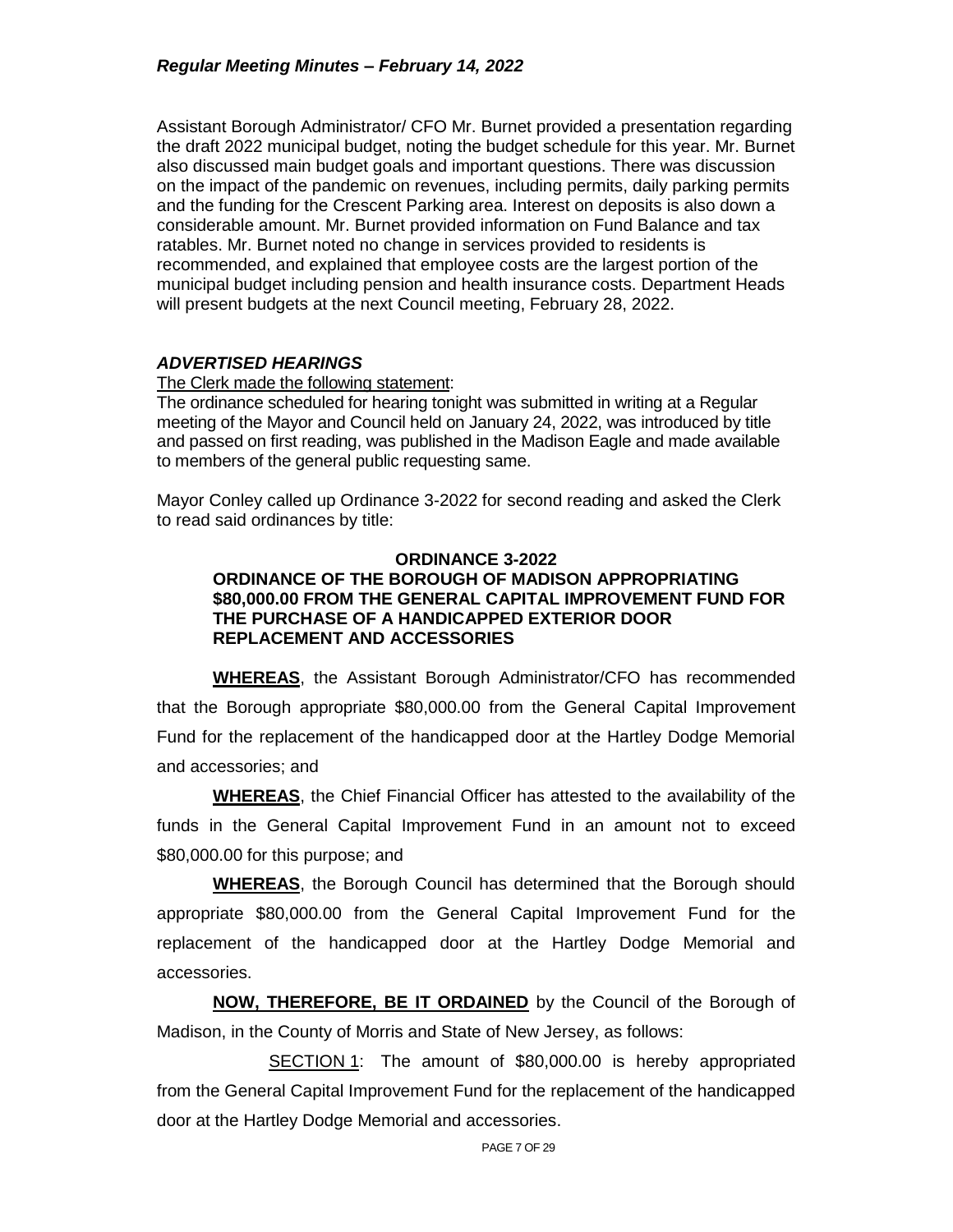**SECTION 2:** The budget of the Borough is hereby amended to conform with the provisions of this Ordinance.

SECTION 3: This Ordinance shall take effect as provided by law.

Mayor Conley opened up the public hearing on Ordinance 3-2022. Since no member of the public wished to be heard, the public hearing was closed.

Ms. Ehrlich moved that Ordinance 3-2022, which was read by title, be finally adopted. Ms. Coen seconded the motion. There was no Council discussion, and the motion passed with the following roll call vote recorded:

Yeas: Ms. Byrne, Mr. Hoover, Ms. Coen,

Ms. Ehrlich, Mr. Landrigan, Mr. Range

Nays: None

Mayor Conley declared Ordinance x-2022 adopted and finally passed and ordered the Clerk to publish the notice thereof in the newspaper and to record the ordinance as required by law.

#### *INVITATION FOR DISCUSSION (2 of 2)*

Mayor opened the meeting to the public for their opportunity to ask questions and make comments on any subject. Mayor asked that, upon recognition by the Meeting Moderator, each person give his/her name and address in an audible tone of voice, for the record. *He/she shall limit his/her statement to three (3) minutes or less.*

*Claire Whitcomb, Fairwood Road*, noted she enjoys virtual Council meetings, stating presentation are easier to view. Ms. Whitcomb noted Chatham Borough will adopt a climate change resolution similar to Madison's climate change resolution.

*Gordon Lewis; Glenwild Circle*, raised concern regarding a recent New York Post article in which Madison was named and asked what steps the Borough has taken.

*Tom Haralampoudis; Pomeroy Road*, thanked Mr. Burnet for the budget presentation and asked that the Borough lobby Trenton to increase the Borough's State Aid.

#### *INTRODUCTION OF ORDINANCES*

#### The Clerk made the following statement:

Ordinances scheduled for introduction and first reading tonight will have a hearing during the meeting of February 28, 2022 in the 2<sup>nd</sup> Floor Council Chamber of the Hartley Dodge Memorial Building, Kings Road, in the Borough of Madison at 8 p.m., or as soon thereafter as practical, for further consideration and final adoption. Said ordinances will be published in the Madison Eagle, be posted at the main entrance to the Borough offices and be made available to members of the public requesting same, as required by law.

Mayor Conley called up Ordinances for first reading and asked the Clerk to read said ordinance by title: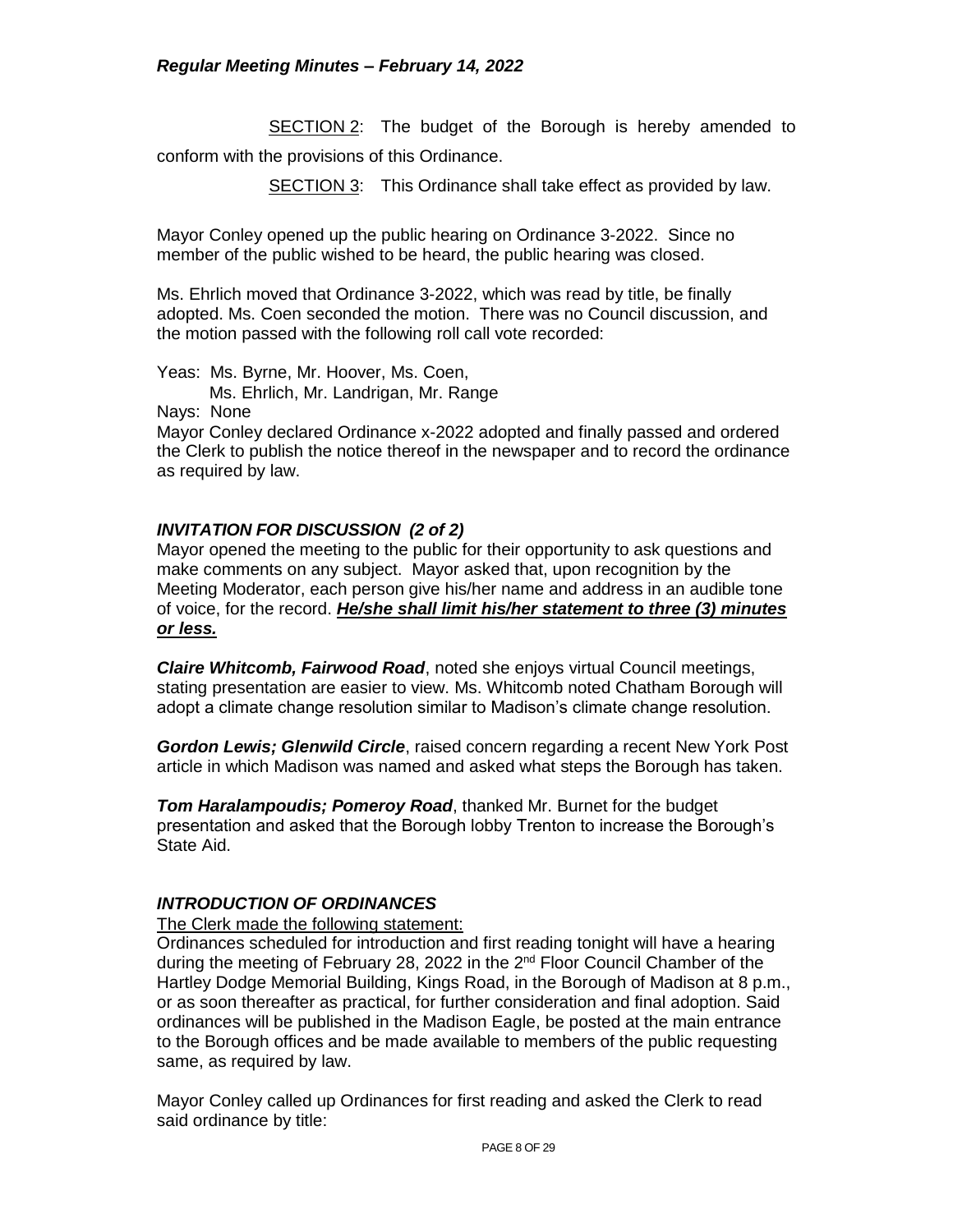ORDINANCE 4-2022 ORDINANCE OF THE BOROUGH OF MADISON APPROPRIATING \$456,987.00 FROM THE GENERAL CAPITAL IMPROVEMENT FUND AS MATCHING FUNDS FOR THE MADISON PUBLIC LIBRARY CONSTRUCTION BOND GRANT AWARD AND AUTHORIZING EXECUTION OF ALL GRANT AGREEMENT DOCUMENTATION

**WHEREAS**, the Borough Council has determined that it is in the best interest of the Borough to provide matching funds to the Madison Public Library for the New Jersey Library Construction Bond Grant Award; and

**WHEREAS**, the Borough Council has determined that the Borough should appropriate \$456,987.00 from the General Capital Improvement Fund to satisfy a match requirement for the Library Construction Bond grant; and

**WHEREAS**, the Chief Financial Officer has attested to the availability of funds in an amount not to exceed \$456,987.00 for this purpose in the General Capital Improvement Fund.

**NOW, THEREFORE, BE IT ORDAINED** by the Council of the Borough of Madison, in the County of Morris and State of New Jersey, as follows:

SECTION 1: The amount of \$456,987.00 is hereby appropriated from the General Capital Improvement Fund to match the award of a NJ Library Construction Bond grant for the Madison Public Library.

SECTION 2: This Ordinance shall take effect as provided by law.

Mr. Landrigan moved that Ordinance 4-2022, which the Borough Clerk read by title, be adopted. Mr. Range seconded the motion. There was no Council discussion, and the motion passed with the following roll call vote recorded:

Yeas: Ms. Byrne, Mr. Hoover, Ms. Coen, Ms. Ehrlich, Mr. Landrigan, Mr. Range Nays: None

ORDINANCE 5-2022 ORDINANCE OF THE BOROUGH OF MADISON AMENDING OF CHAPTER 195-32.4 OF THE MADISON BOROUGH CODE ENTITLED "CBD-1, CBD-2 CENTRAL BUSINESS DISTRICT ZONES REGULATIONS"

**WHEREAS,** the Borough Council has determined that it would be necessary and appropriate to amend the Land Development Ordinance to remove off-street parking facilities as principal permitted uses in the CBD-1 and CBD-2 Zones.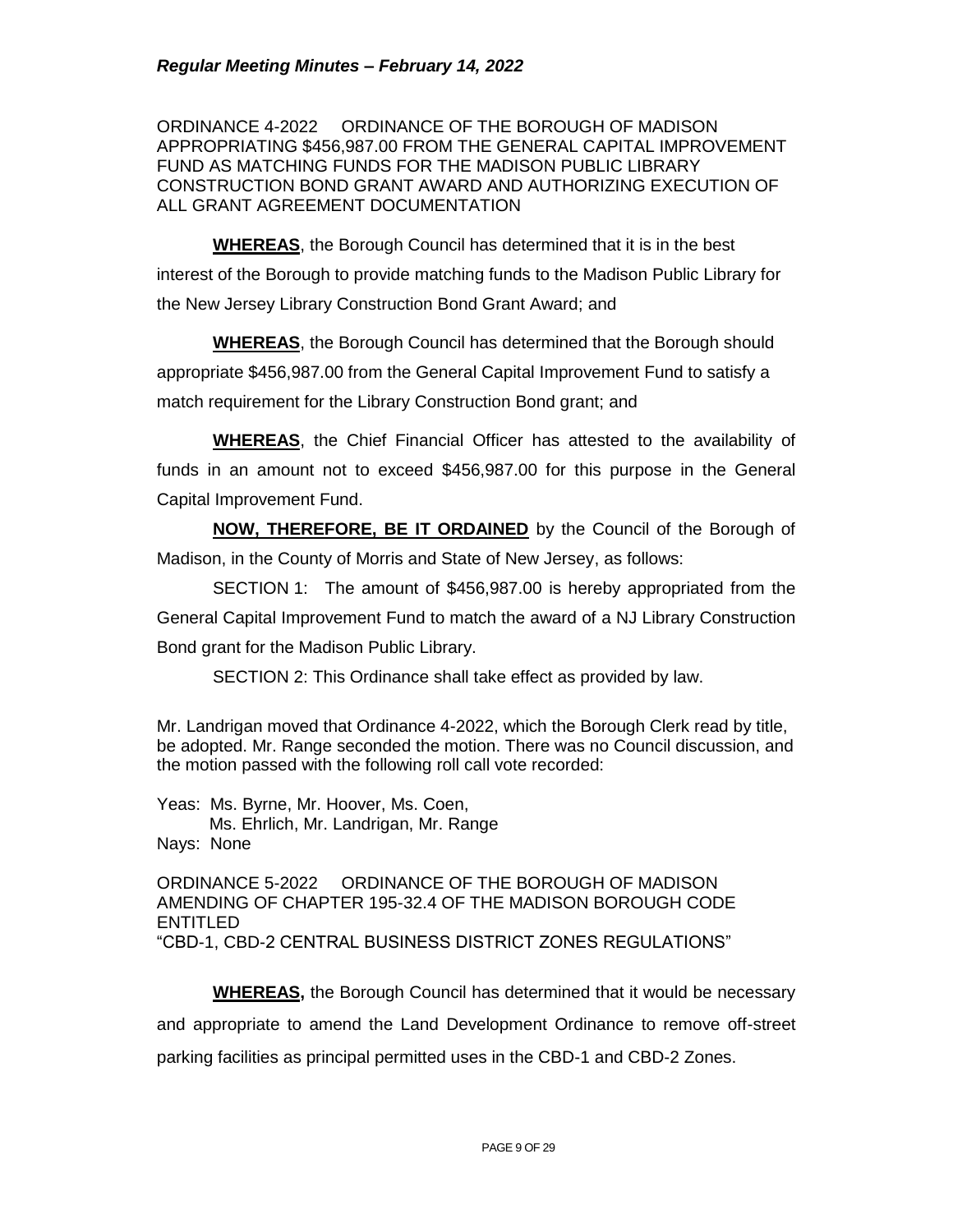**NOW, THEREFORE, BE IT ORDAINED** by the Council of the Borough of

Madison and the County of Morris and State of New Jersey that Chapter 195-32.4.B of the Land Development Ordinance of the Borough of Madison, is hereby amended as follows:

**Section 1**: Section 195-32.4.B(5) shall be deleted, with the remaining uses in this Section renumbered accordingly.

**Section 2**: This Ordinance shall take effect as provided by law.

Mr. Range moved that Ordinance 5-2022, which the Borough Clerk read by title, be adopted. Landrigan seconded the motion. There was no Council discussion, and the motion passed with the following roll call vote recorded:

Yeas: Ms. Byrne, Mr. Hoover, Ms. Coen, Ms. Ehrlich, Mr. Landrigan, Mr. Range Nays: None

ORDINANCE 6-2022 ORDINANCE OF THE BOROUGH OF MADISON AMENDING AND SUPPLEMENTING CHAPTER 112 OF THE MADISON BOROUGH CODE ENTITLED "HISTORIC DISTRICT PRESERVATION" TO INCORPORATE VOLUNTARY COMPLIANCE HISTORIC PRESERVATION DESIGN GUIDELINES AS AN APPENDIX TO ARTICLE 112-7 (C) (1)

**WHEREAS**, the Historic Preservation Committee ("HPC") has recommended revision of Chapter 112 of the Borough Code entitled "Historic District Preservation" (the "HPC Regulations"); and

**WHEREAS**, the HPC and the Borough's Planning and Zoning professionals have recommended that the HPC Regulations be revised to incorporate updated voluntary compliance Historic Preservation Design Guidelines prepared by Clarke Caton Hintz dated December 2021; and

**WHEREAS**, the Borough Council believes that amending the HPC Regulations is in the best interest of the Borough and agrees with the recommendation to revise Chapter 112-7 (C)(1) of the Borough Code accordingly.

**NOW, THEREFORE, BE IT ORDAINED** by the Council of the Borough of Madison, in the County of Morris and State of New Jersey, as follows:

**SECTION 1:** Chapter 112 of the Borough Code entitled "Historic District" Preservation" is hereby amended and supplemented as follows:

§ 112-7 (C) (1) shall read: In assessing change in the exterior appearance of any building, improvement, site, place or structure by addition, reconstruction, alteration or maintenance, the Commission's deliberations may be guided by the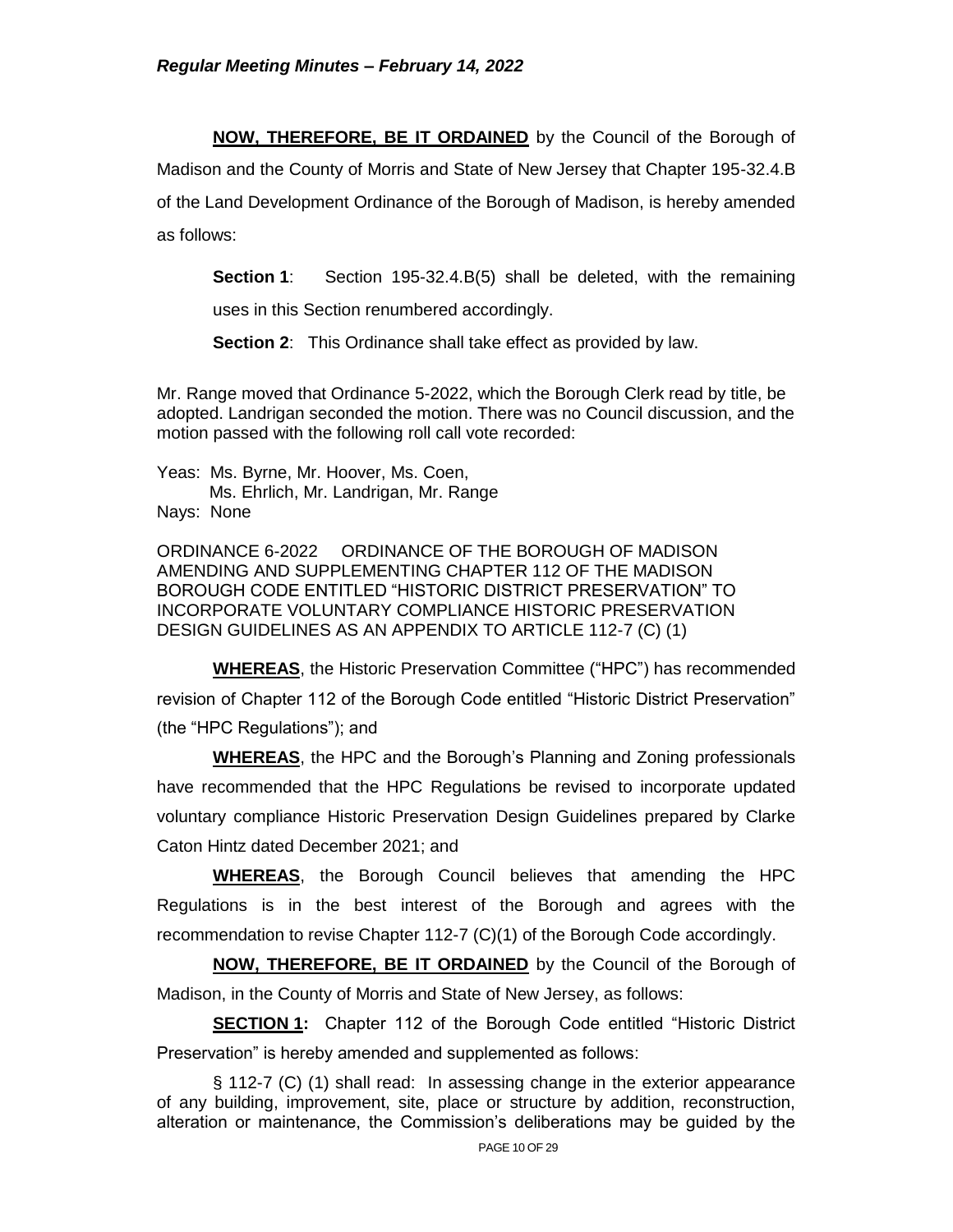voluntary compliance Madison Historic Preservation Guidelines dated December 2021 prepared by Clarke Caton Hintz for the Civic Commercial District, which are adopted as an Appendix to this Chapter and which are incorporated by reference, and may be considered in conjunction with the Secretary of Interior's Standards set forth above by the Historic Preservation Commission.

**SECTION 2:** If any section, paragraph, subdivision, clause or provision of this Ordinance shall be judged invalid, such adjudication shall apply only to that section, paragraph, subdivision, clause or provision, and the remainder of this Ordinance shall be deemed valid and effective.

**SECTION 3:** All ordinances or parts of ordinances inconsistent with or in

conflict with this Ordinance are hereby repealed to the extent of such inconsistency.

**SECTION 4:** This Ordinance shall take effect according to law.

Mr. Range moved that Ordinance 6-2022, which the Borough Clerk read by title, be adopted. Mr. Landrigan seconded the motion. There was no Council discussion, and the motion passed with the following roll call vote recorded:

Yeas: Ms. Byrne, Mr. Hoover, Ms. Coen, Ms. Ehrlich, Mr. Landrigan, Mr. Range Nays: None

## *CONSENT AGENDA RESOLUTIONS*

The Clerk made the following statement:

Consent Agenda Resolutions will be enacted with a single motion; any Resolution requiring expenditure is supported by a Certification of Availability of Funds; any Resolution requiring discussion will be removed from the Consent Agenda; all Resolutions will be reflected in full in the minutes.

Mr. Landrigan moved adoption of the Resolutions listed on the Consent Agenda. Ms. Byrne seconded the motion. There was no Council discussion and the motion passed with the following roll call vote recorded:

Yeas: Ms. Byrne, Mr. Hoover, Ms. Coen, Ms. Ehrlich, Mr. Landrigan, Mr. Range Nays: None

R 62-2022 RESOLUTION OF THE BOROUGH OF MADISON RATIFYING THE AWARD OF A PURCHASE ORDER/CONTRACT FOR SECURITY CAMERAS FOR DODGE FIELD TO JOHNSTON COMMUNICATIONS OF SPRINGFIELD, NJ, UNDER THE UNION COUNTY COOPERATIVE PRICING COUNCIL PROGRAM

**WHEREAS**, the Borough of Madison desires to ratify an award of a purchase/order contract for security cameras for Dodge Field to an authorized vendor under the Union County Co-Operative Pricing Council program; and

**WHEREAS**, the purchase of goods and services by a local contracting unit is authorized by the Local Public Contracts Law, N.J.S.A. 40A:11-10, et seq.; and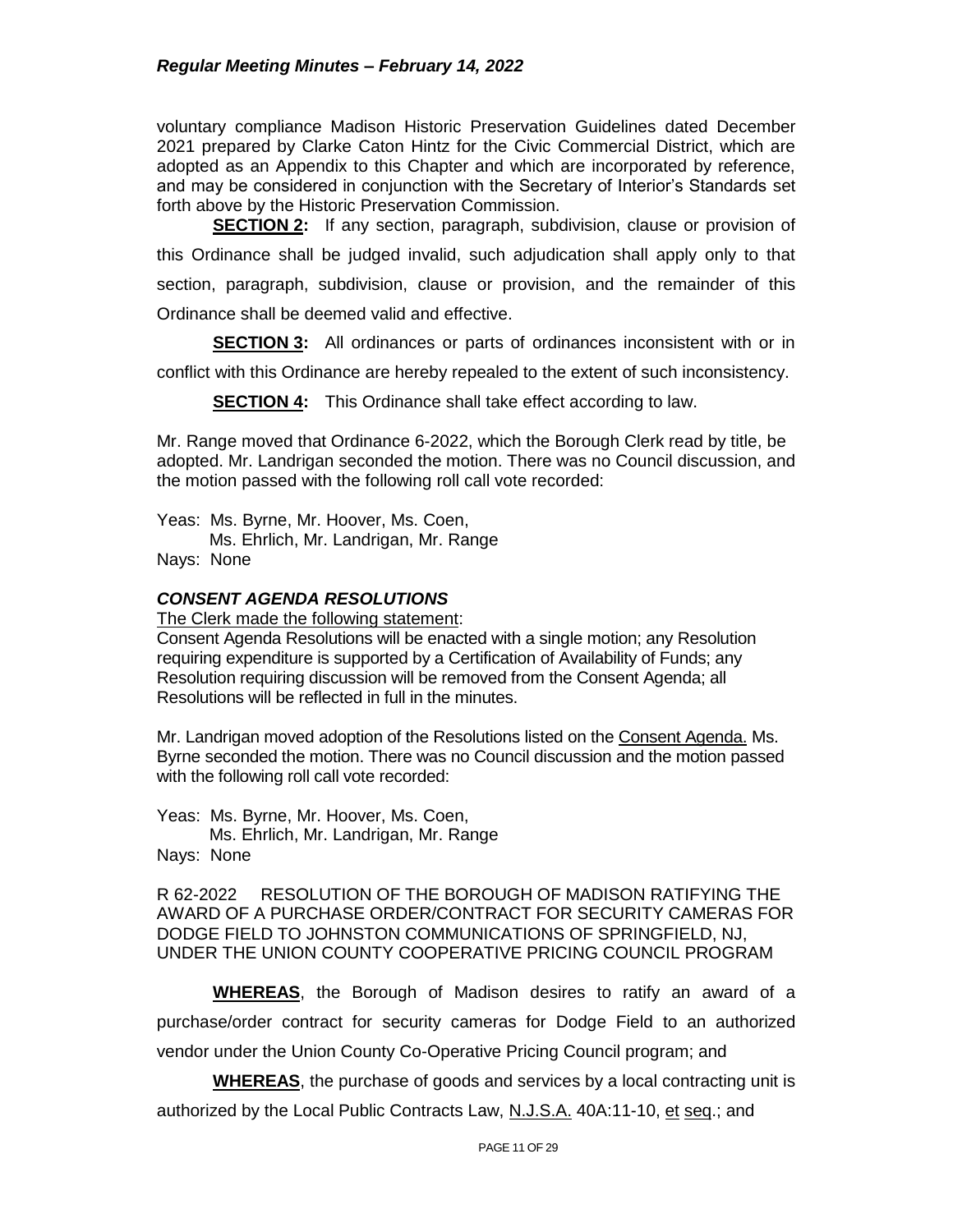**WHEREAS**, Johnston Communications of Springfield, NJ, has been awarded Union County Co-Operative Pricing Council Contract # 8-UCCP 24-2021 for Telephone/Associated Services Systems Equipment, Installation , Maintenance Services; and

**WHEREAS**, the Communications & Technology Coordinator has recommended that the Borough Council utilize this contract for the purchase of security cameras in an amount not to exceed \$26,500.00; and

**WHEREAS**, the Chief Financial Officer has attested that funds are available in an amount not to exceed \$26,500.00 for this purpose in Ordinance 43-2021.

**NOW, THEREFORE, BE IT RESOLVED** by the Council of the Borough of Madison, in the County of Morris and State of New Jersey, that a purchase order/contract be awarded to Johnston Communications of Springfield, NJ for the purchase of security cameras for Dodge Field at a total price not to exceed \$26,500.00 under the Union County Co-Operative Pricing Council Contract #-UCCP 24-2021 for Telephone/Associated Services Systems Equipment, Installation , Maintenance Services and same is hereby ratified and approved.

R 63-2022 RESOLUTION OF THE BOROUGH OF MADISON AWARDING CONTRACT FOR TREE PRUNING AND REMOVAL SERVICES TO HONOR TREE SERVICE, INC. OF MADISON, NEW JERSEY

**WHEREAS**, the Borough of Madison publicly advertised for bids for Tree Pruning and Removal Services for 2022 (the "Contract") in accordance with the Local Public Contracts Law, N.J.S.A. 40A:11-1, et seq.; and

**WHEREAS**, Honor Tree Service, Inc., of Madison, New Jersey, was the lowest responsible, responsive bid, submitting a bid in the amount of \$87.00 per hour for request one and \$87.00 per hour for request two; and

**WHEREAS**, the Qualified Purchasing Agent has recommended that the Contract be awarded to Honor Tree Service, Inc., in the amount of \$87.00 per hour for request one and \$87.00 per hour for request two; and

**WHEREAS**, the Chief Financial Officer has attested that funds will be available in the amount of \$87.00 per hour for request one and \$87.00 per hour for request two for this purpose, which funds will be available in the 2022 Shade Tree Management Board Budget Department

# 303, Operating Account #214, Tree Maintenance.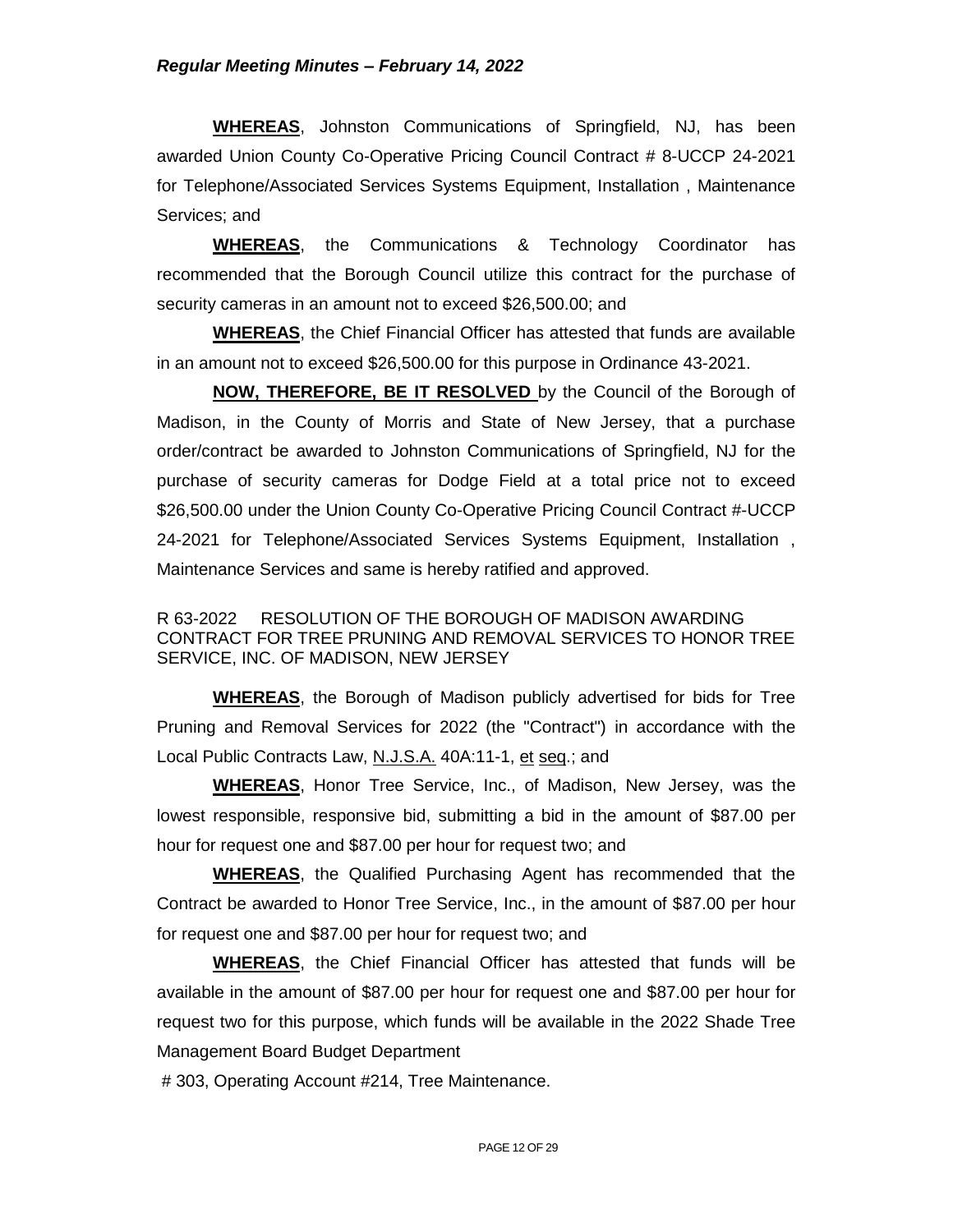**NOW, THEREFORE, BE IT RESOLVED** by the Council of the Borough of Madison, in the County of Morris and State of New Jersey, as follows:

1. The contract for Tree Pruning and Removal Services 2022 is hereby awarded to Honor Tree Service, Inc. based upon its bid in the amount of \$87.00 per hour for request one and \$87.00 per hour for request two.

 2. The Mayor and Borough Clerk are hereby authorized and directed on behalf of the Borough to enter into the contract with Honor Tree Service, Inc. in a form acceptable to the Borough Attorney.

# R 64-2022 RESOLUTION OF THE BOROUGH OF MADISON APPROVING TEMPORARY SIGNS FOR THURSDAY MORNING CLUB

**WHEREAS**, the members of the Thursday Morning Club have requested permission to put up temporary signs advertising the Thursday Morning Club's Pre-School Program, Before and After School Programs and Summer Camp, February through May and July through September 2022; and

**WHEREAS**, the signs would be located at various intersections and other Borough- owned properties, commencing on February 15, 2022 and removed by May 31, 2022,July 1, 2022 and removed by September 30, 2022; and

**WHEREAS**, the Zoning Officer has recommended that a temporary sign permit be issued.

**NOW, THEREFORE, BE IT RESOLVED**, by the Council of the Borough of Madison, in the County of Morris and State of New Jersey, that the request of the members of the Thursday Moring Club to put up temporary signs as described herein, is approved.

R 65-2022 RESOLUTION OF THE BOROUGH OF MADISON RECOGNIZING THE GOVERNOR'S COUNCIL ON ALCOHOLISM AND DRUG ABUSE FISCAL GRANT CYCLE OCTOBER 2020-JUNE 2025

**WHEREAS,** the Governor's Council on Alcoholism and Drug Abuse established the Municipal Alliances for the Prevention of Alcoholism and Drug Abuse in 1989 to educate and engage residents, local government and law enforcement officials, schools, nonprofit organizations, the faith community, parents, youth and other allies in efforts to prevent alcoholism and drug abuse in communities throughout New Jersey.

**WHEREAS,** The Borough Council of the Borough of Madison, County of Morris, State of New Jersey recognizes that the abuse of alcohol and drugs is a serious problem in our society amongst persons of all ages; and therefore has an established Municipal Alliance Committee; and,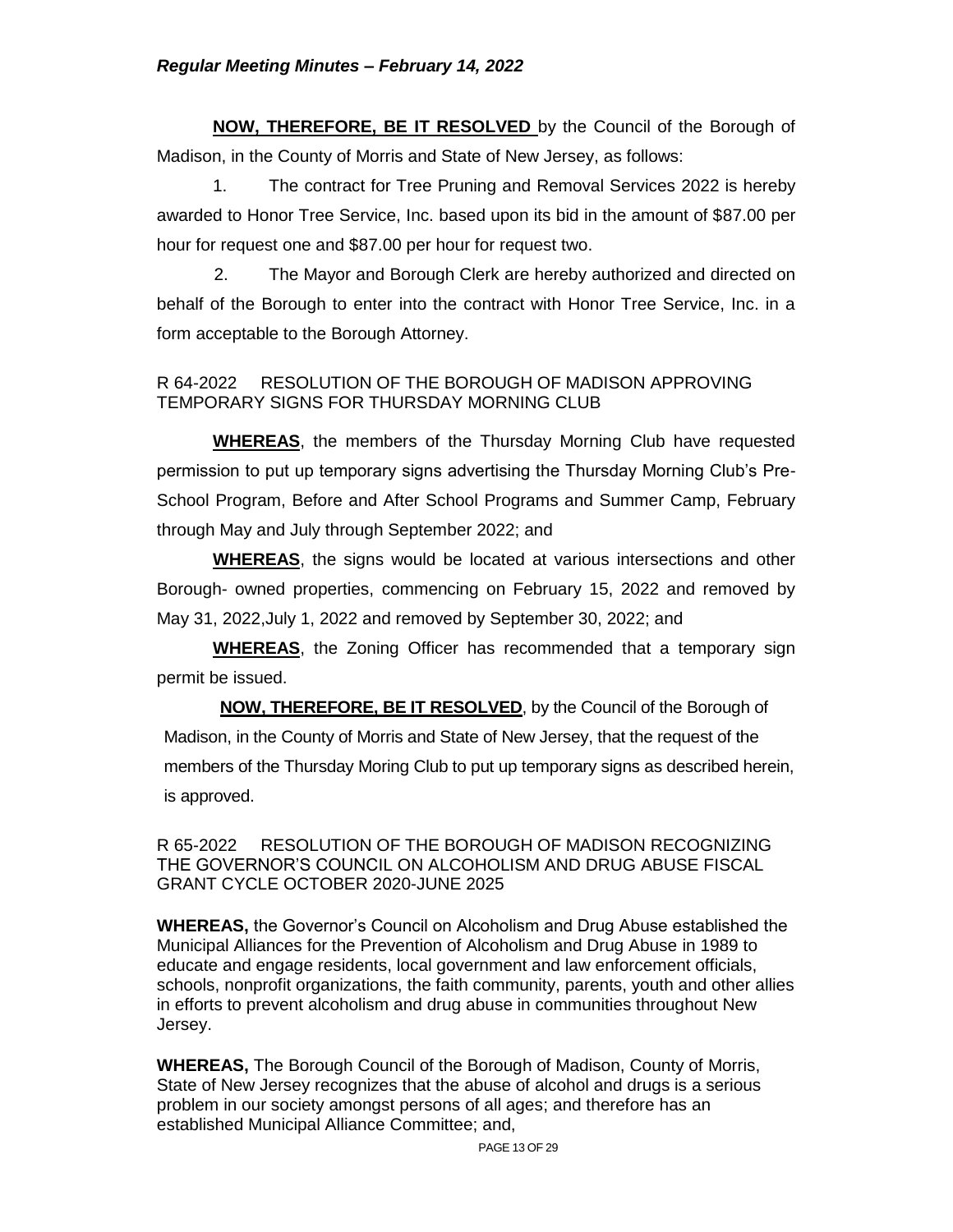**WHEREAS,** the Borough Council further recognizes that it is incumbent upon not only public officials but upon the entire community to take action to prevent such abuses in our community; and,

**WHEREAS,** the Madison Borough Council has applied for funding to the Governor's Council on Alcoholism and Drug Abuse through the County of Morris;

**NOW, THEREFORE, BE IT RESOLVED** by the Borough of Madison, County of Morris, State of New Jersey hereby recognizes the following:

1. The Madison Borough Council does hereby authorize submission of a strategic plan for the Madison Municipal Alliance (MAASA) grant for fiscal year 2023 in the amount of:

| <b>DEDR</b> | \$6,610.00 |
|-------------|------------|
| Cash Match  | \$1,652.50 |
| In-Kind     | \$4,957.50 |

2. The Madison Borough Council acknowledges the terms and conditions for administering the Municipal Alliance grant, including the administrative compliance and audit requirements.

R 66-2022 RESOLUTION OF THE BOROUGH OF MADISON AUTHORIZING CONTRACTS WITH CERTAIN APPROVED STATE CONTRACT VENDORS FOR CONTRACTING UNITS PURSUANT TO N.J.S.A. 40A:11-12A

**WHEREAS,** the Borough of Madison (Borough) pursuant to N.J.S.A. 40A:11- 12a and N.J.A.C. 5:37-7.29 (c), may, by resolution and without advertising for bids, purchase any good and services under the State of New Jersey Cooperative Purchasing Program for any State contracts entered into on behalf of the State by the Division of Purchase and Property in the Department of the Treasury; and

**WHEREAS,** the Borough has the need on a timely basis to purchase goods and services utilizing State contracts; and

**WHEREAS,** the Borough anticipates entering into contract in excess of \$17,500, the cost of which either individually or in the aggregate may exceed the prevailing bid threshold, with the attached referenced State Contract Vendors through this resolution and properly executed purchase orders/contracts, which shall be subject to all the conditions applicable to the current State contracts, but only to the extent that such purchases do not exceed duly authorized budget appropriations for each category of purchase/expenditures.

**NOW, THEREFORE, BE IT RESOLVED**, that the Council of the Borough of Madison, in the County of Morris and State of New Jersey, authorizes the Qualified Purchasing Agent to purchase certain goods and services from those New Jersey State Contract Vendors on the attached list, pursuant to all conditions of the individual State contracts; and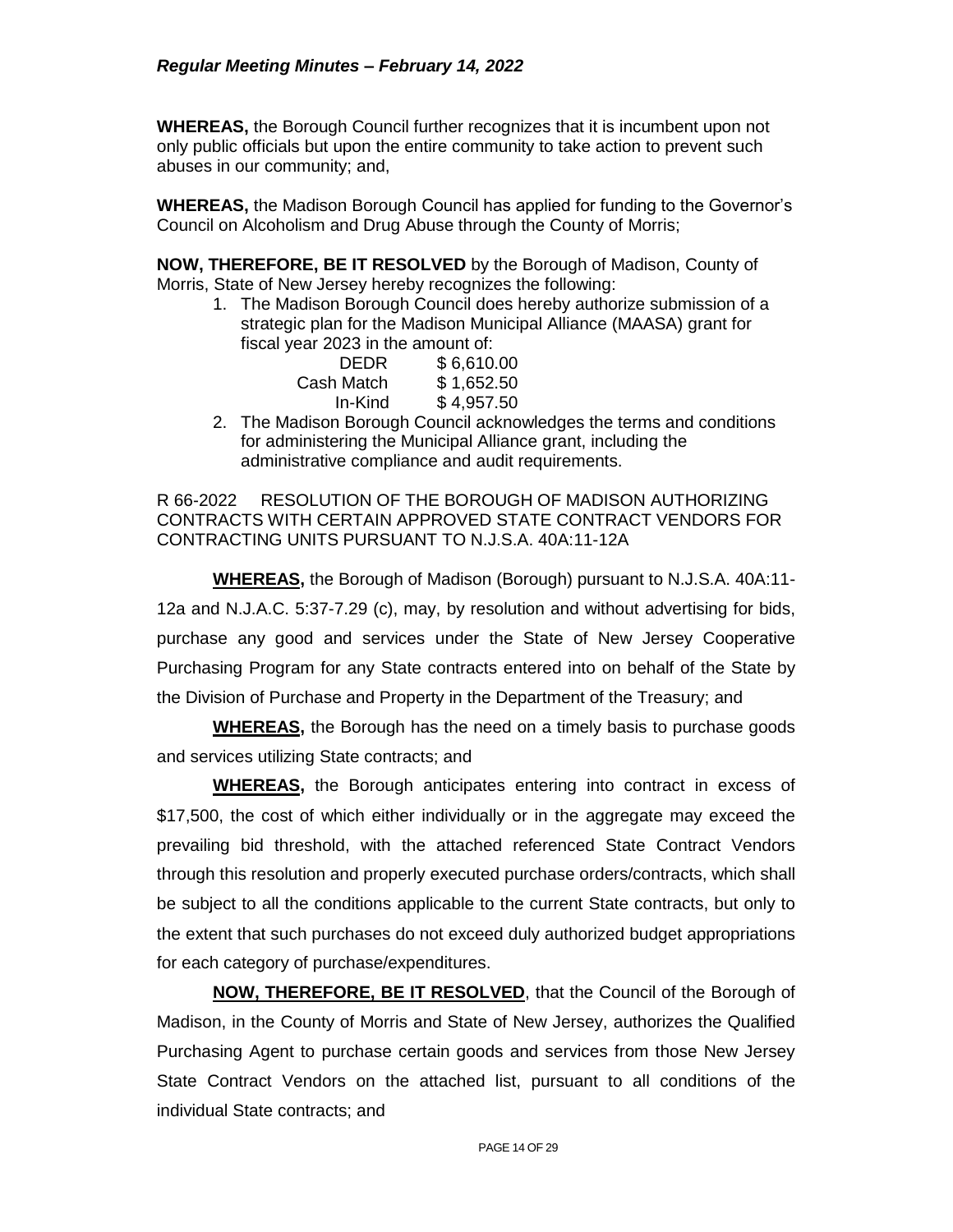**BE IT FURTHER RESOLVED**, that the governing body of the Borough of Madison , pursuant tot N.J.A.C. 5:30-5.5(b) regarding the certification of available funds, shall either certify the full maximum amount against the budget at the time the contract is awarded, or no contract amount shall be chargeable or certified until such time as the goods or services are ordered or otherwise called for prior to placing the order and a certification of availability of funds is made by the Chief Financial Officer via an authorized Purchase Order; and

**BE IF FURTHER RESOLVED** that the duration of the contracts between the Borough and the referenced State Contract Vendors shall be until December 31, 2022 or upon expiration of the vendor's contract, whichever is first.

R 67-2022 RESOLUTION OF THE BOROUGH OF MADISON AUTHORIZING CONTRACTS UNDER THE MORRIS COUNTY COOPERATIVE PRICING COUNCIL (MCCPC) PURSUANT TO N.J.S.A. 40A:11-11(5)

**WHEREAS,** the Borough of Madison (Borough) pursuant to N.J.S.A. 40A:11- 12a and N.J.A.C. 5:37-7.29 (c), may, by resolution and without advertising for bids, purchase any good and services under a Cooperative Pricing System of which the Borough is a member; and

**WHEREAS,** the Borough has the need on a timely basis to purchase goods and services utilizing the MCCPC contracts; and

**WHEREAS,** the Borough anticipates entering into contract in excess of \$17,500, the cost of which either individually or in the aggregate may exceed the prevailing bid threshold, with the attached referenced MCCPC Contract Vendors through this resolution and properly executed purchase orders/contracts, which shall be subject to all the conditions applicable to the current MCCPC contracts, but only to the extent that such purchases do not exceed duly authorized budget appropriations for each category of purchase/expenditures.

**NOW, THEREFORE, BE IT RESOLVED**, that the Council of the Borough of Madison, in the County of Morris and State of New Jersey, authorizes the Qualified Purchasing Agent to purchase certain goods and services from those MCCPC Contract Vendors on the attached list, pursuant to all conditions of the individual coop contracts; and

**BE IT FURTHER RESOLVED**, that the governing body of the Borough of Madison , pursuant tot N.J.A.C. 5:30-5.5(b) regarding the certification of available funds, shall either certify the full maximum amount against the budget at the time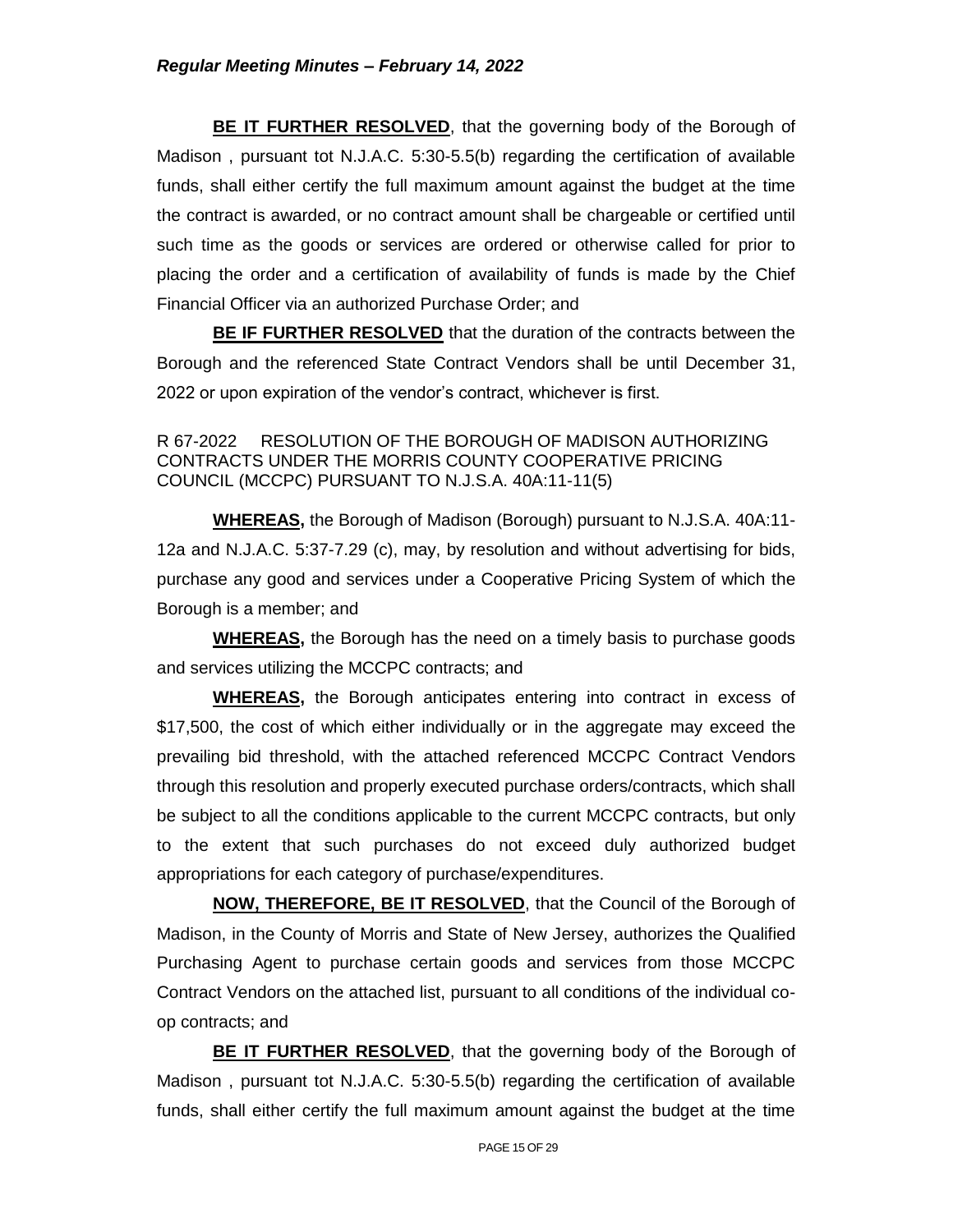#### *Regular Meeting Minutes – February 14, 2022*

the contract is awarded, or no contract amount shall be chargeable or certified until such time as the goods or services are ordered or otherwise called for prior to placing the order and a certification of availability of funds is made by the Chief Financial Officer via an authorized Purchase Order; and

**BE IF FURTHER RESOLVED**, that the duration of the contracts between the Borough and the referenced MCCPC Contract Vendors shall be until December 31, 2022 or upon expiration of the vendor's contract, whichever is first.

R 68-2022 R X-2022 RESOLUTION OF THE BOROUGH OF MADISON AUTHORIZING CONTRACTS UNDER THE SOMERSET COUNTY COOPERATIVE PRICING COUNCIL (SOCCP) PURSUANT TO N.J.S.A. 40A:11- 11(5)

**WHEREAS,** the Borough of Madison (Borough) pursuant to N.J.S.A. 40A:11- 12a and N.J.A.C. 5:37-7.29 (c), may, by resolution and without advertising for bids, purchase any good and services under a Cooperative Pricing System of which the Borough is a member; and

**WHEREAS,** the Borough has the need on a timely basis to purchase goods and services utilizing the SOCCP contracts; and

**WHEREAS,** the Borough anticipates entering into contract in excess of \$17,500, the cost of which either individually or in the aggregate may exceed the prevailing bid threshold, with the attached referenced SOCCP Contract Vendors through this resolution and properly executed purchase orders/contracts, which shall be subject to all the conditions applicable to the current SOCCP contracts, but only to the extent that such purchases do not exceed duly authorized budget appropriations for each category of purchase/expenditures.

**NOW, THEREFORE, BE IT RESOLVED**, that the Council of the Borough of Madison, in the County of Somerset and State of New Jersey, authorizes the Qualified Purchasing Agent to purchase certain goods and services from those SOCCP Contract Vendors on the attached list, pursuant to all conditions of the individual co-op contracts; and

**BE IT FURTHER RESOLVED**, that the governing body of the Borough of Madison , pursuant tot N.J.A.C. 5:30-5.5(b) regarding the certification of available funds, shall either certify the full maximum amount against the budget at the time the contract is awarded, or no contract amount shall be chargeable or certified until such time as the goods or services are ordered or otherwise called for prior to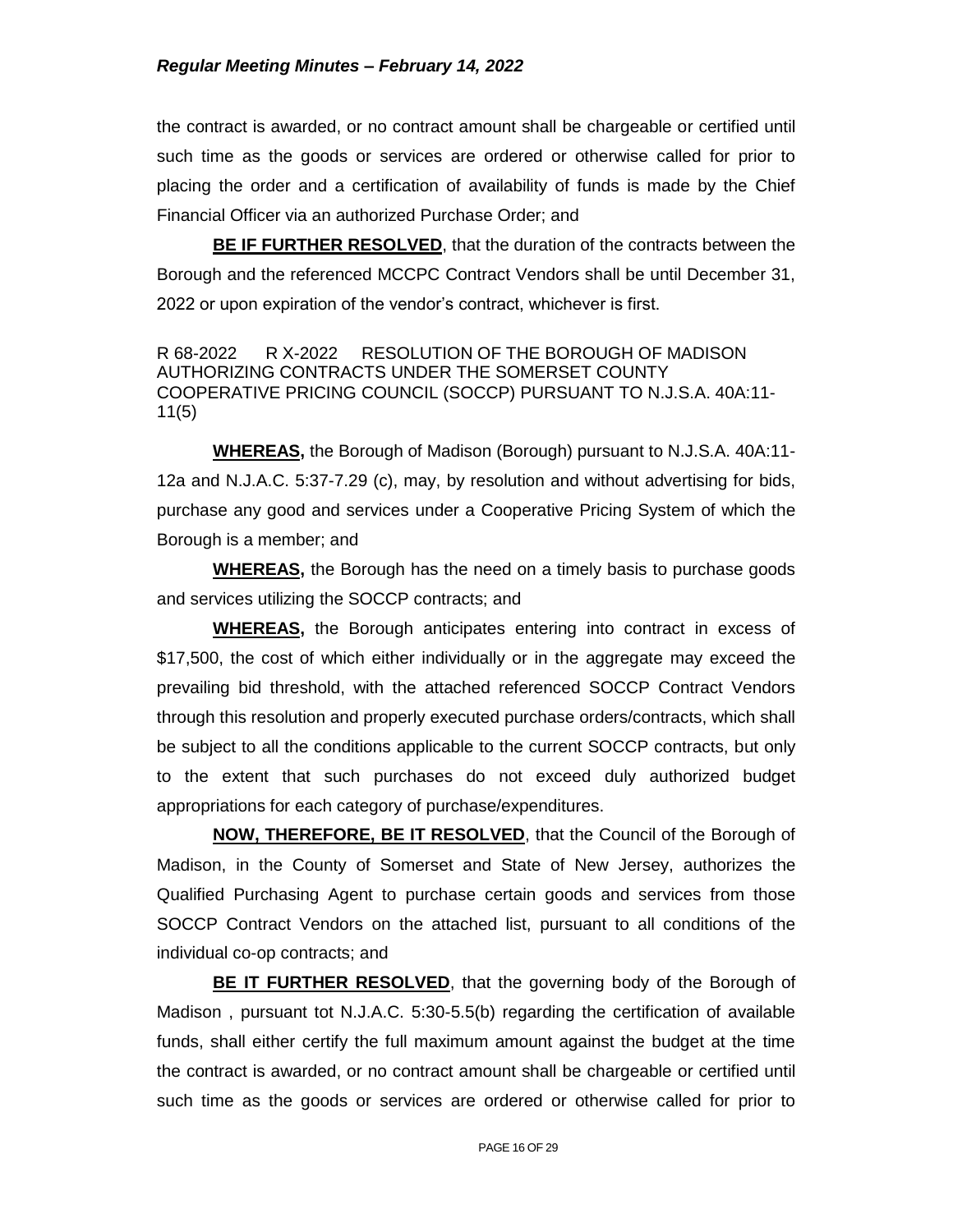placing the order and a certification of availability of funds is made by the Chief Financial Officer via an authorized Purchase Order; and

**BE IF FURTHER RESOLVED**, that the duration of the contracts between the Borough and the referenced SOCCP Contract Vendors shall be until December 31, 2022 or upon expiration of the vendor's contract, whichever is first.

## R 69-2022 RESOLUTION OF THE BOROUGH OF MADISON AWARDING CONTRACT TO HELENA RUMAN ARCHITECTS, INC., JERSEY CITY, NEW JERSEY, FOR PROFESSIONAL ARCHITECTURAL SERVICES

**WHEREAS**, the Borough Engineer has recommended that a professional services contract be awarded to Helena Ruman Architects, Inc. , for professional architectural services to be supplied to the Borough of Madison for proposed improvements for re-roofing of the Madison Utility Building, based upon the proposal dated November 16, 2021 in the amount of \$11,000.00; and

**WHEREAS**, said services would constitute professional services for which a contract may be awarded without the need of competitive bidding pursuant to N.J.S.A. 40A:11-5; and

**WHEREAS**, funds will be available in account E08-55-632-602, or any other budget or capital account that may be deemed appropriate by the Chief Financial Officer or his designee, and the availability of funds has been certified by the Chief Financial Officer.

**NOW, THEREFORE, BE IT RESOLVED**, by the Council of the Borough of Madison, in the County of Morris and State of New Jersey, as follows:

 1. The Mayor is hereby authorized to execute, on behalf of the Borough, a professional service contract with Helena Ruman Architects, Inc, for professional architectural services to be supplied to the Borough of Madison for proposed improvements for re-roofing of the Madison Utility Building, in a form acceptable to the Borough Attorney, based upon the proposal dated November 16, 2021 in an amount not to exceed \$11,000.00.

2. The Borough Clerk is hereby directed to publish notice of the adoption of this resolution in the official newspaper of the Borough of Madison within ten (10) days of its adoption pursuant to N.J.S.A. 40A:11-5.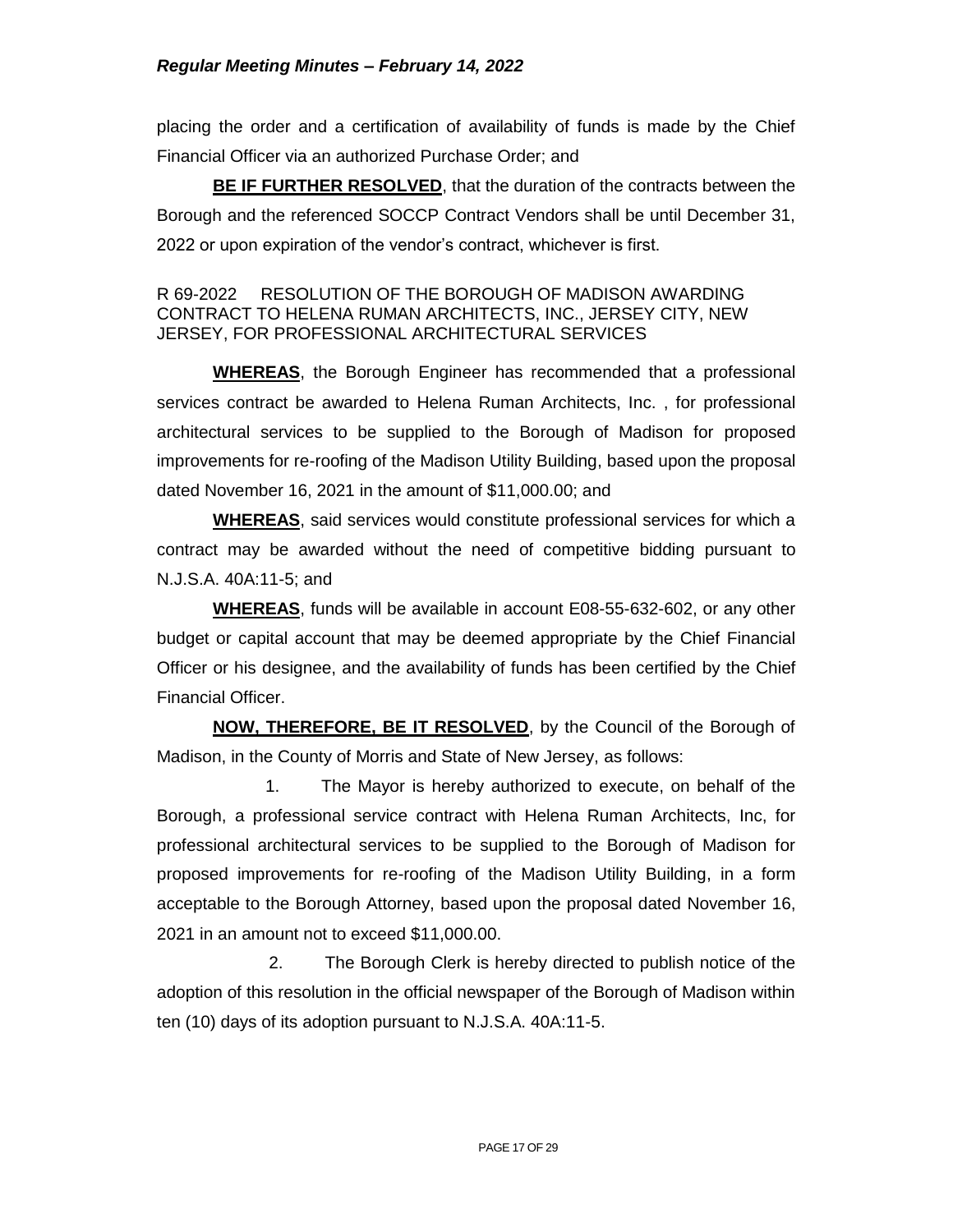R 70-2022 RESOLUTION OF THE BOROUGH OF MADISON AWARDING CONTRACT TO TILCON NEW YORK, INC. FOR PAVING IMPROVEMENTS UNDER MORRIS COUNTY COOPERATIVE BID IN AN AMOUNT NOT TO EXCEED \$510,000.00

**WHEREAS**, the Borough of Madison desires to award a contract for paving improvements to an authorized vendor under the Morris County Co-Operative Pricing Council program; and

**WHEREAS**, the purchase of goods and services by local contracting units is authorized by the Local Public Contracts Law, N.J.S.A. 40A:11-10, et seq.; and

**WHEREAS**, Tilcon New York, Inc., of Parsippany, New Jersey has been awarded Morris County Co-Operative Pricing Council Contract # 6, Road Resurfacing; and

**WHEREAS**, the Borough Engineer has recommended that the Borough Council utilize this contract for paving improvements in an amount not to exceed \$510,000.00; and

**WHEREAS**, the Chief Financial Officer has attested that funds are available in an amount not to exceed \$510,000.00 for this purpose in Ordinance 2-2022.

**NOW, THEREFORE, BE IT RESOLVED** by the Council of the Borough of Madison, in the County of Morris and State of New Jersey, as follows:

1. A contract for paving improvements by Tilcon New York, Inc. of Parsippany, New Jersey, at a total price not to exceed \$510,000.00 is hereby approved under the Morris County Co-Operative Pricing Council Contract #6, Road Resurfacing.

2. The Borough Administrator is hereby authorized and directed on behalf of the Borough to execute a purchase order and contract to Tilcon New York, Inc. of Parsippany, New Jersey, for paving improvements at a total price not to exceed \$510,000.00, in a form acceptable to the Borough Attorney.

3. The Borough Clerk is hereby directed to publish notice of the adoption of this resolution in the official newspaper of the Borough of Madison within ten (10) days of its adoption pursuant to N.J.S.A. 40A:11-5.

R 71-2022 RESOLUTION OF THE BOROUGH OF MADISON AWARDING CONTRACT TO DENVILLE LINE STRIPING, INC. FOR STRIPING WORK UNDER MORRIS COUNTY COOPERATIVE BID IN AN AMOUNT NOT TO EXCEED \$40,000.00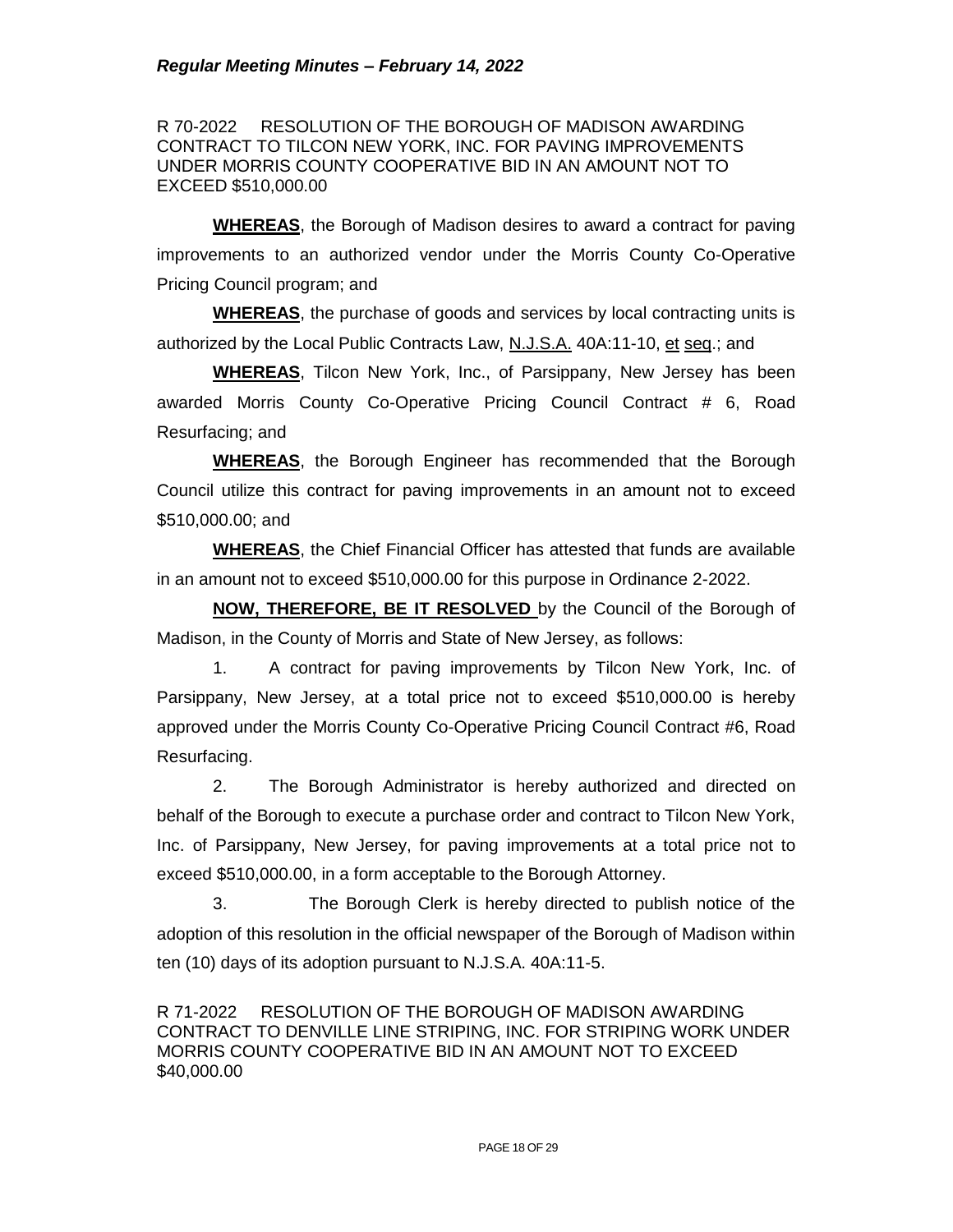**WHEREAS**, the Borough of Madison desires to award a contract for striping work for various roadways to an authorized vendor under the Morris County Co-Operative Pricing Council program; and

**WHEREAS**, the purchase of goods and services by local contracting units is authorized by the Local Public Contracts Law, N.J.S.A. 40A:11-10, et seq.; and

**WHEREAS**, Denville Line Striping, Inc., of Rockaway, New Jersey has been awarded Morris County Co-Operative Pricing Council Contract #36 'Traffic Striping on Roadways'; and

**WHEREAS**, the Borough Engineer has recommended that the Borough Council utilize this contract for striping of various roadways in an amount not to exceed \$40,000.00; and

**WHEREAS**, the Chief Financial Officer has attested that funds are available in an amount not to exceed \$40,000.00 for this purpose in Ordinance 2-2022.

**NOW, THEREFORE, BE IT RESOLVED** by the Council of the Borough of Madison, in the County of Morris and State of New Jersey, as follows:

1. A contract for the striping of various roadways by Denville Line Striping, Inc. of Rockaway, New Jersey, at a total price not to exceed \$40,000.00 is hereby approved under the Morris County Co-Operative Pricing Council Contract #36.

2. The Borough Administrator is hereby authorized and directed on behalf of the Borough to execute a purchase order and contract to Denville Line Striping, Inc., for striping of various roadways at a total price not to exceed \$40,000.00, in a form acceptable to the Borough Attorney.

R 72-2022 RESOLUTION OF THE BOROUGH OF MADISON AWARDING CONTRACT TO REIVAX CONTRACTING CORPORATION, FOR CRACK SEALING UNDER MORRIS COUNTY COOPERATIVE BID IN AN AMOUNT NOT TO EXCEED \$40,000.00

**WHEREAS**, the Borough of Madison desires to award a contract for crack sealing to an authorized vendor under the Morris County Co-Operative Pricing Council program; and

**WHEREAS**, the purchase of goods and services by local contracting units is authorized by the Local Public Contracts Law, N.J.S.A. 40A:11-10, et seq.; and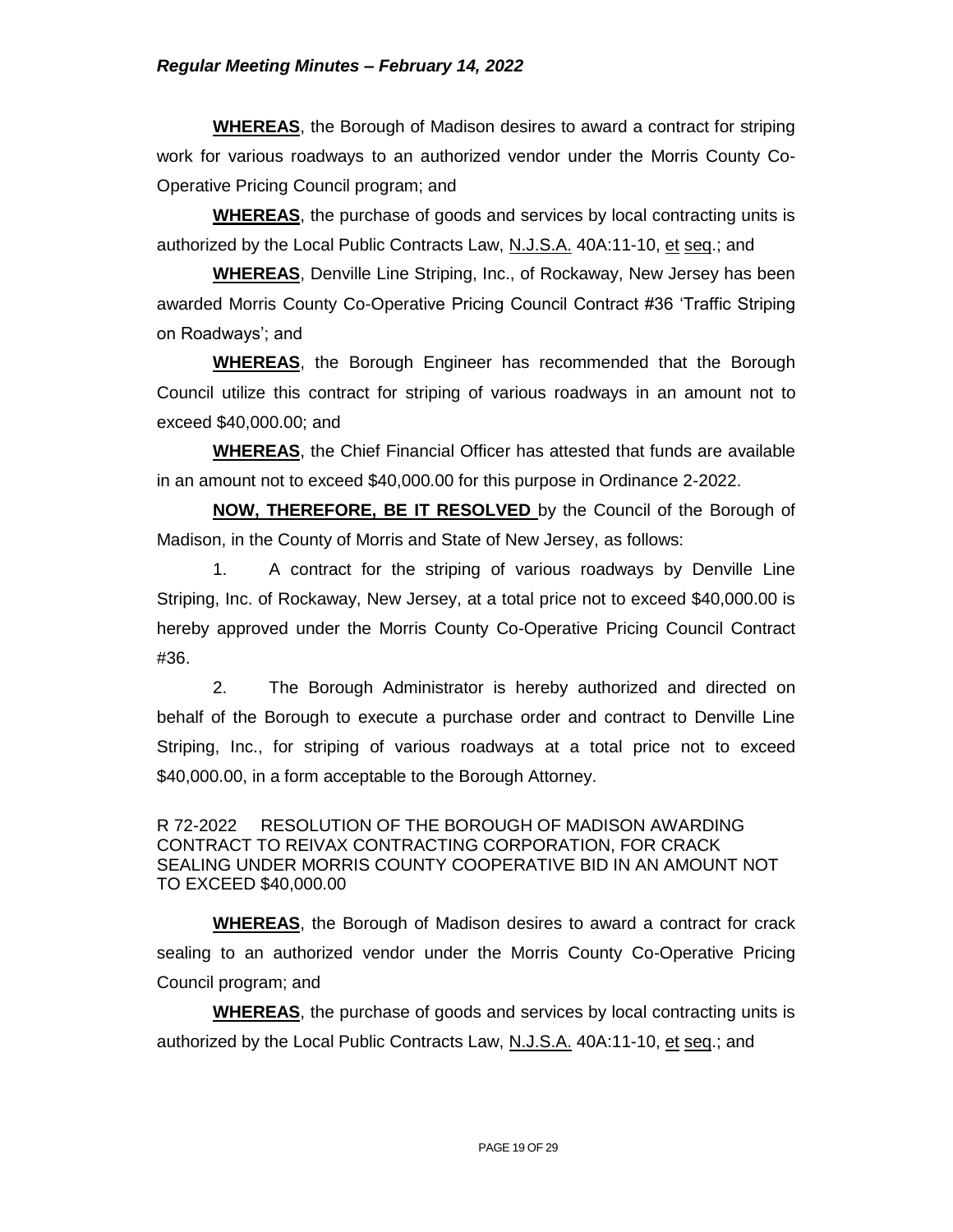**WHEREAS**, Reivax Contracting Corporation of Bridgewater, New Jersey has been awarded Morris County Co-Operative Pricing Council Contract # 6, Road Resurfacing; and

**WHEREAS**, the Borough Engineer has recommended that the Borough Council utilize this contract for paving improvements in an amount not to exceed \$40,000.00; and

**WHEREAS**, the Chief Financial Officer has attested that funds are available in an amount not to exceed \$40,000.00 for this purpose in Ordinance 2-2022.

**NOW, THEREFORE, BE IT RESOLVED** by the Council of the Borough of Madison, in the County of Morris and State of New Jersey, as follows:

1. A contract for crack sealing by Reivax Contracting Corporation of Bridgewater, New Jersey, at a total price not to exceed \$40,000.00 is hereby approved under the Morris County Co-Operative Pricing Council Contract #6, Road Resurfacing.

2. The Borough Administrator is hereby authorized and directed on behalf of the Borough to execute a purchase order and contract to Reivax Contracting Corporation of Bridgewater, New Jersey, for paving improvements at a total price not to exceed \$40,000.00, in a form acceptable to the Borough Attorney.

3. The Borough Clerk is hereby directed to publish notice of the adoption of this resolution in the official newspaper of the Borough of Madison within ten (10) days of its adoption pursuant to N.J.S.A. 40A:11-5.

R 73-2022 RESOLUTION OF THE BOROUGH OF MADISON APPROVING CONTRACT AWARD TO MAINTENANCE MART, INC. FOR JANITORIAL SERVICES FOR THE MADISON CIVIC CENTER, WATER AND ELECTRIC BUILDING, THE POLICE DEPARTMENT AND THE COMMUNITY ARTS CENTER

**WHEREAS**, the Borough of Madison solicited quotes for Janitorial Services for the Civic Center, Water and Electric Building, the Police Department and Community Arts Center for 2022 (the "Contract") in accordance with the Local Public Contracts Law; and

**WHEREAS**, the Qualified Purchasing Agent has recommended awarding a contract to

Maintenance Mart, Inc. for Janitorial Services for the Civic Center, Water and Electric Building, the Police Department and the Community Arts Center for 2022 in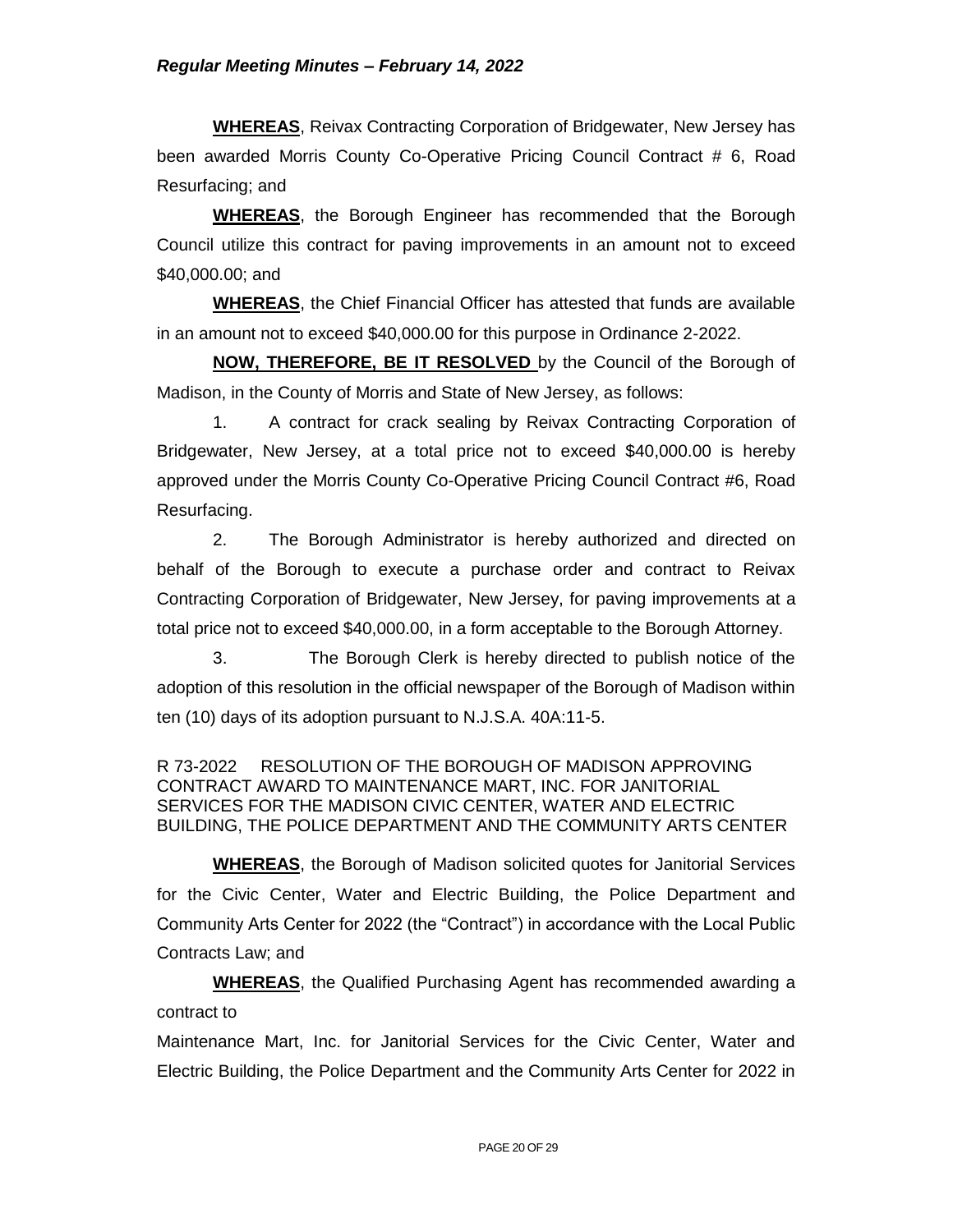the total amount of \$23,540.24 (Civic Center is on a month to month basis at \$308.00 per month); and

**WHEREAS**, the Chief Financial Officer has attested that funds will be available in an amount not to exceed \$23,540.24 for this purpose in the 2022 municipal budget.

**NOW, THEREFORE, BE IT RESOLVED** by the Council of the Borough of Madison, in the County of Morris and State of New Jersey, as follows:

1. The contract for Janitorial Services for 2022 at the Civic Center, Water and Electric Building, the Police Department and the Community Arts Center is hereby awarded to Maintenance Mart, Inc. based upon a quote in the amount of \$23,540.24 (Civic Center is on a month to month basis at \$308.00 per month), with an option to extend the contract for an additional one year.

2. Maintenance Mart, Inc. shall submit a completed Business Entity Disclosure Certification and a Political Contribution Disclosure Form to the Purchasing Agent, which shall be on file for ten (10) days before payment is made.

3. The contract is expressly contingent upon Maintenance Mart, Inc. providing the Borough's Qualified Purchasing Agent a copy of the statutorily required Worker Compensation Insurance Policy, an adequate Liability policy naming the Borough of Madison as additional insured, and a satisfactory background check.

4. The Mayor and Borough Clerk are hereby authorized and directed on behalf of the Borough to enter into the contract with Maintenance Mart, Inc. in a form acceptable to the Borough Attorney.

R 74-2022 RESOLUTION OF THE BOROUGH OF MADISON AUTHORIZING THE FRIENDS OF THE MADISON PUBLIC LIBRARY IN COOPERATION WITH THE MADISON ROTARY CLUB AND THE MADISON AREA YMCA TO HOLD A TOUCH A TRUCK FUNDRAISER ON SATURDAY, JULY 30, 2022

**WHEREAS**, the Friends of the Madison Public Library have requested permission to hold a "Touch a Truck" fundraiser in cooperation with the Madison Rotary Club and the Madison Area YMCA on Saturday, July 30, 2022, on the grounds of the Madison Public Library and the Madison Area YMCA; and

**WHEREAS**, the Friends of the Madison Public Library have requested participation by the Madison Fire, Police and Public Works departments; and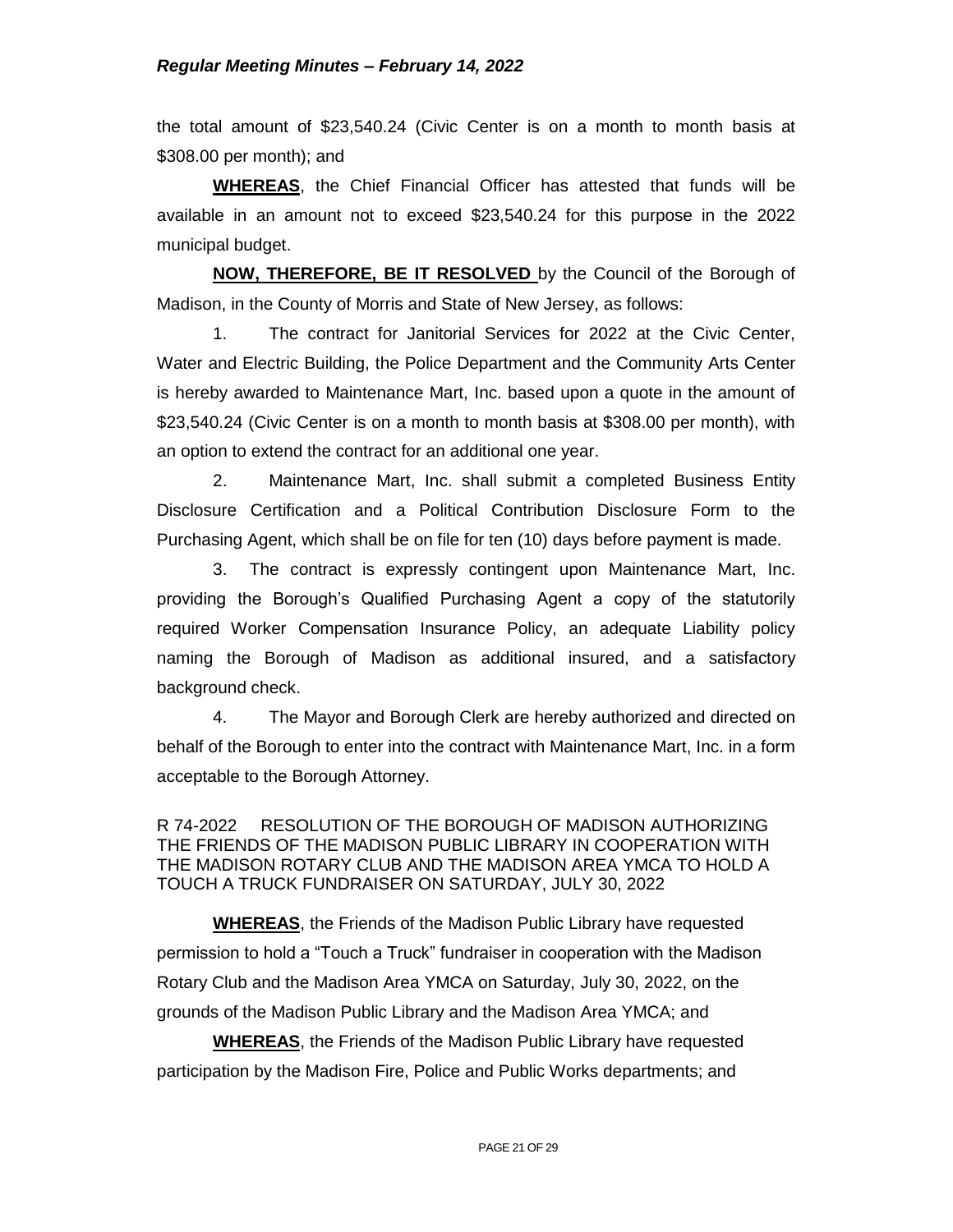**WHEREAS**, the Borough of Madison Police Department will display a police car or other vehicles; and

**WHEREAS**, the Borough of Madison Fire Department will display a truck or trucks with paid and volunteer firemen; and

**WHEREAS**, the Borough Council has determined to grant this request.

**NOW, THEREFORE, BE IT RESOLVED**, by the Council of the Borough of Madison, County of Morris, State of New Jersey, that the request by the Friends of the Madison Public Library to hold a "Touch a Truck" fundraiser in cooperation with the Madison Rotary Club and the Madison YMCA on Saturday, July 30, 2022, on the grounds of the Madison Public Library and the Madison Area YMCA is hereby approved, subject to such safety requirements as may be determined by the Madison Fire, Police and Public Works Departments.

## R 75-2022 RESOLUTION OF THE BOROUGH OF MADISON AUTHORIZING SHARED SERVICE AGREEMENTS WITH THE BOROUGH OF MOUNTAIN LAKES TO PROVIDE INFORMATION TECHNOLOGY SERVICES

**WHEREAS**, the Borough of Madison wishes to renew Shared Services agreement for the provision of Information Technology Support Services, pursuant to the attached contract with the Borough of Mountain Lakes; and

**WHEREAS**, the Madison Borough Council has determined to renew said shared services agreement.

**NOW, THEREFORE, BE IT RESOLVED** by the Council of the Borough of Madison, in the County of Morris and State of New Jersey, that the Mayor and Borough Clerk are authorized to enter into a Shared Services agreement with the Borough of Mountain Lakes for the provision of Information Technology Support Services, such agreement to be in a form approved by the Madison Borough Attorney.

R 76-2022 RESOLUTION OF THE BOROUGH OF MADISON AUTHORIZING A SPECIAL EVENT PERMIT TO ALLOW THE USE OF A PORTION OF THE COOK AVENUE PUBLIC PARKING LOT BY MADISON PHOTOPLUS FOR A SPECIAL EVENT HELD MAY 5, 2022 THROUGH MAY 9, 2022

**WHEREAS**, Madison PhotoPlus has requested permission to use a portion of the Cook Avenue public parking lot on Thursday May 5, 2022 through Monday, May 9, 2022,. for a Seventy-Fifth Anniversary special event; and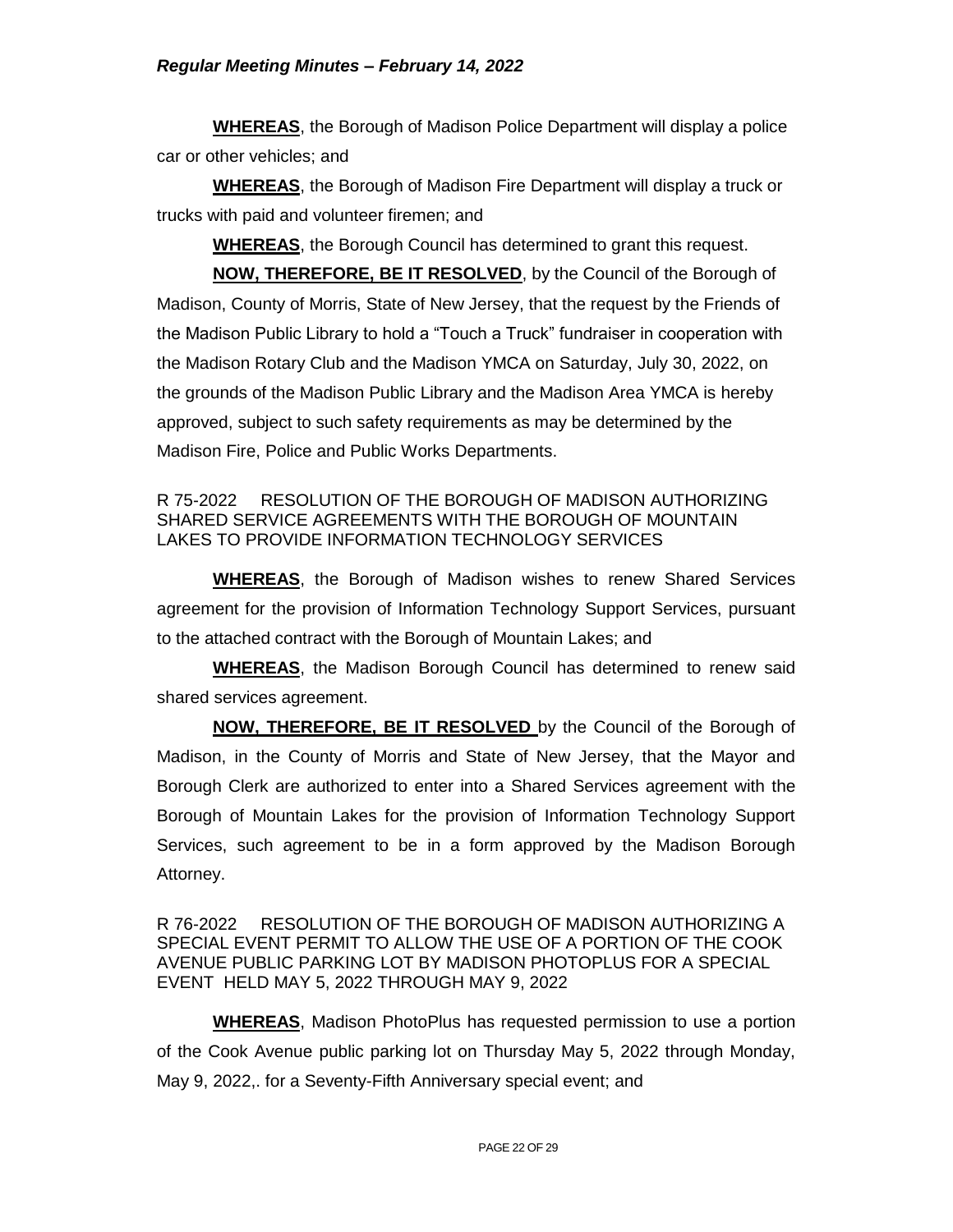**WHEREAS**, the Borough Administrator has recommended that such permission be granted; and

**WHEREAS**, Madison PhotoPlus has submitted a Special Event Permit Application to the Borough as well as a Certificate of Liability Insurance naming the Borough of Madison as an additional insured; and

**WHEREAS**, the Borough Council agrees with this recommendation.

**NOW, THEREFORE, BE IT RESOLVED**, by the Council of the Borough of Madison, in the County of Morris and State of New Jersey, that PhotoPlus of Madison is hereby given permission to hold a Seventy-Fifth Anniversary event at the Cook Avenue public parking lot, on May 5, 2022 through May 9, 2022, subject to such safety requirements as may be directed by the Madison Police Department and/or Fire Department.

# R 77-2022 RESOLUTION OF THE BOROUGH OF MADISON AUTHORIZING REFUND OF REAL PROPERTY TAX PREPAYMENT

**WHEREAS,** the property owner of Block 1801 Lot 9.03 Qual CO-2A (14 Elmer Street Unit 2A) prepaid 2022 1<sup>st</sup> and  $2<sup>nd</sup>$  quarter taxes in the summer of 2021; and

**WHEREAS,** the property was then sold on December 20, 2021; and

**WHEREAS,** the seller's settlement attorney has provided a copy of the settlement statement indicating that there was a credit to the seller for the  $1<sup>st</sup>$  quarter 2022 taxes, but not for the  $2<sup>nd</sup>$  quarter taxes; and

**WHEREAS**, the Borough Administrator and Borough Attorney have recommended approval of the request to refund the prepayment of second quarter 2022 taxes on the property; and

**WHEREAS**, the Council has determined to refund said prepayment.

**NOW, THEREFORE, BE IT RESOLVED**, by the Council of the Borough of Madison, in the County of Morris and State of New Jersey, that the Tax Collector is authorized to refund the second quarter 2022 tax prepayment on Block 1801 Lot 9.03 Qual CO-2A in the amount of \$1,453.15 to the property seller.

R 78-2021 RESOLUTION OF THE BOROUGH OF MADISON AUTHORIZING THE AWARD OF A NON-FAIR AND OPEN CONTRACT FOR THE JOINT MUNICIPAL COURT OF MADISON, THE CHATHAMS, AND MORRIS TOWNSHIP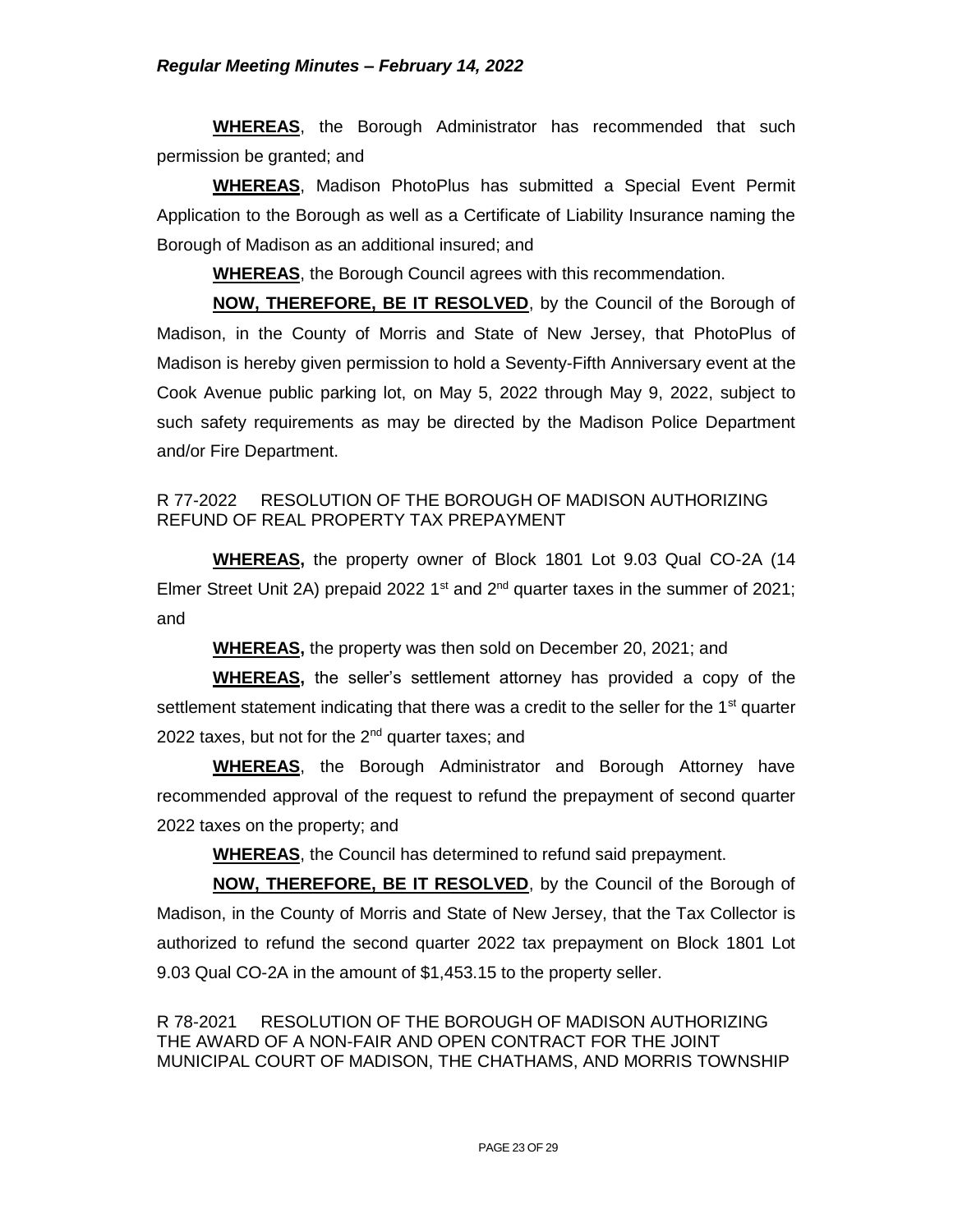#### *Regular Meeting Minutes – February 14, 2022*

**WHEREAS**, the Joint Municipal Court of Madison, the Chathams, and Morris Township has a need to obtain the Professional Services as non-fair and open contracts pursuant to the provisions of N.J.S.A. 19:44A-20.5; and,

 **WHEREAS**, the Borough Administrator of the Borough of Madison has determined that the value of certain Professional Services listed herein may exceed \$17,500; and

**WHEREAS**, the Joint Municipal Court Committee approved the appointment of John Paul Velez, Esq. to the position of Public Defender for the Township of Morris cases in the Joint Municipal Court, at the rate of \$100.00 per hour for 2022; and

**WHEREAS**, Mr. Velez, Esq. has completed and submitted a Business Entity Disclosure Certification where required by N.J.S.A. 19:44A-1, et seq., which certifies that he has not made any reportable contributions to a political or candidate committee in the Borough of Madison, County of Morris, State of New Jersey in the previous year, and that the contract will prohibit said Professional Services provider from making any reportable contributions through the term of the contract, and

**WHEREAS**, in accordance with N.J.A.C. 5:30-5.4, the Chief Financial Officer has certified as to the availability of funds.

 **NOW THEREFORE, BE IT RESOLVED** by the Borough Council of the Borough of Madison in the County of Morris and State of New Jersey that the Mayor is hereby authorized to execute a contract with John Paul Velez, Esq. for the position of Public Defender for the Township of Morris cases in the Joint Municipal Court, at the rate of \$100.00 per hour for 2022.

**BE IT FURTHER RESOLVED** that the Borough Clerk is hereby directed to publish notice of the adoption of this resolution in the official newspaper of the Borough within ten (10) days of its adoption pursuant to N.J.S.A. 40A:11-5.

#### R 79-2022 RESOLUTION OF THE BOROUGH OF MADISON AUTHORIZING MEMBERSHIP IN THE NEW JERSEY COOPERATIVE PURCHASING ALLIANCE (#CK04) COOPERATIVE PRICING AGREEMENT

**WHEREAS**, N.J.S.A. 40A:11-11(5) authorizes contracting units to establish a Cooperative Pricing System and to enter into Cooperative Pricing Agreements for its administration; and

**WHEREAS**, the County of Bergen, hereafter referred to as the "Lead Agency" has offered voluntary participation in New Jersey Cooperative Purchasing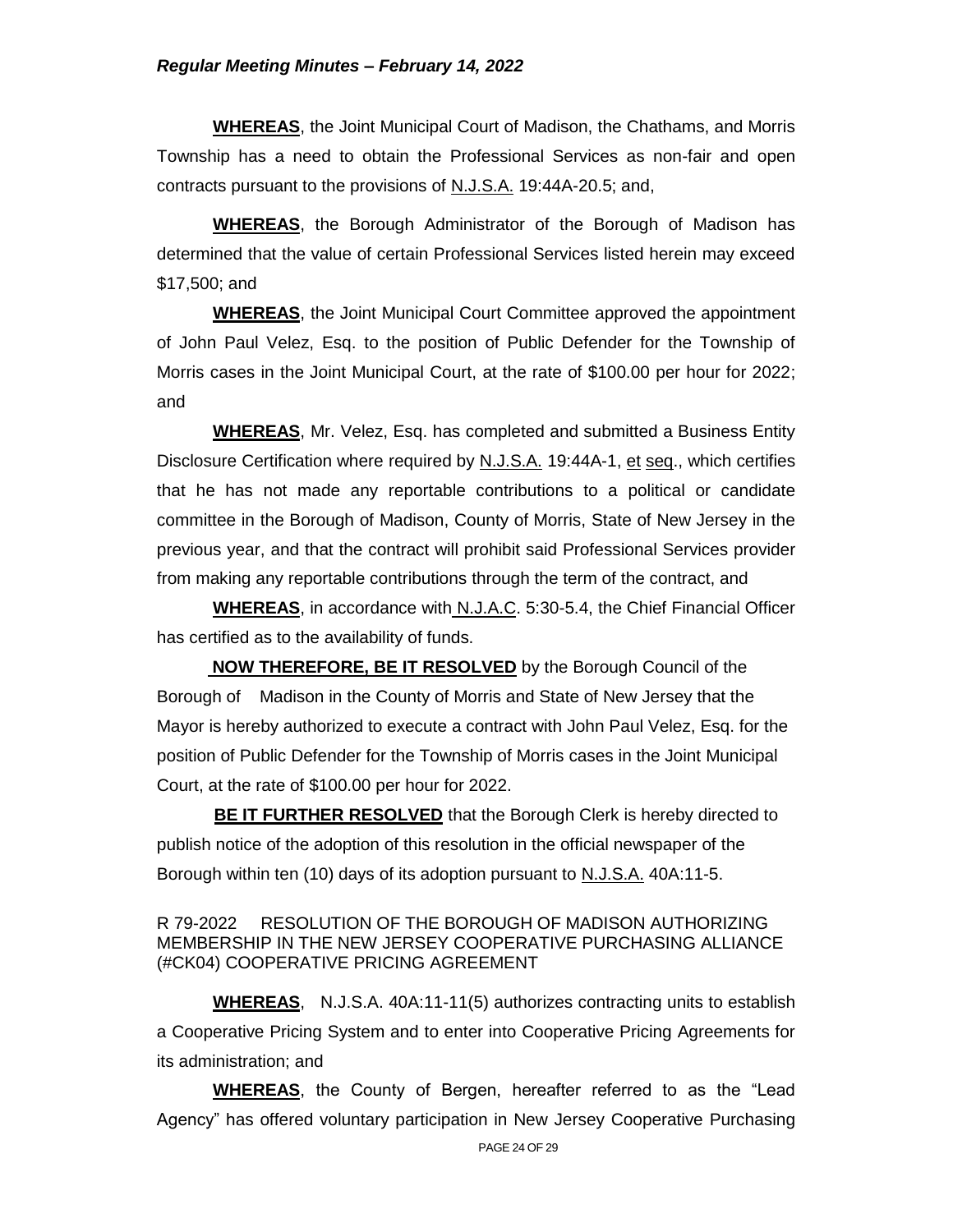Alliance (#CK04), a Cooperative Pricing System for purchase of goods and services; and

**WHEREAS**, on February 14, 2022, the governing body of the Borough of Madison, County of Morris, State of New Jersey duly considered participation in the New Jersey Cooperative Purchasing Alliance (#CK04) for the provision and performance of goods and services.

**NOW, THEREFORE, BE IT RESOLVED**, by the Council of the Borough of Madison in the County of Morris in the State of New Jersey as follows:

1. This Resolution shall be known and may be cited as a New Jersey Cooperative Purchasing Alliance (#CK04) Purchasing Resolution of the Borough of Madison.

2. Pursuant to the provisions of N.J.S.A. 40A:11-11(5), the Mayor is hereby authorized to enter into a Cooperative Purchasing Agreement with the New Jersey Cooperative Purchasing Alliance (#CK04).

3. The New Jersey Cooperative Purchasing Alliance (#CK04) shall be responsible for complying with the provisions of the Local Public Contracts Law (N.J.S.A. 40A:11-1 et seq.) and all other provisions of the revised statutes of the State of New Jersey.

4. The Resolution shall take effect immediately upon passage.

R 80-2022 RESOLUTION OF THE BOROUGH OF MADISON AUTHORIZING THE PURCHASE OF SECURITY EQUIPMENT FROM PACKETALK OF LYNDHURST, NJ THROUGH THE BERGEN COUNTY COOPERATIVE PRICING **COUNCIL** 

**WHEREAS**, the Borough of Madison desires to purchase security equipment for the Police Department from an authorized vendor under the Bergen County Cooperative Pricing Council Contract #1932; and

**WHEREAS**, the purchase of goods and services through County agencies by local contracting units is authorized by the Local Public Contracts Law, N.J.S.A. 40A:11-12, et seq; and

**WHEREAS**, PackeTalk, 163 Stuyvesant Avenue, Lyndhurst, New Jersey has been awarded Bergen County Cooperative Pricing Council Contract #1932; and

**WHEREAS**, the Chief of Police has recommended that the Borough Council utilize this contract for the purchase of security equipment and accessory equipment in the amount of \$25,000.00; and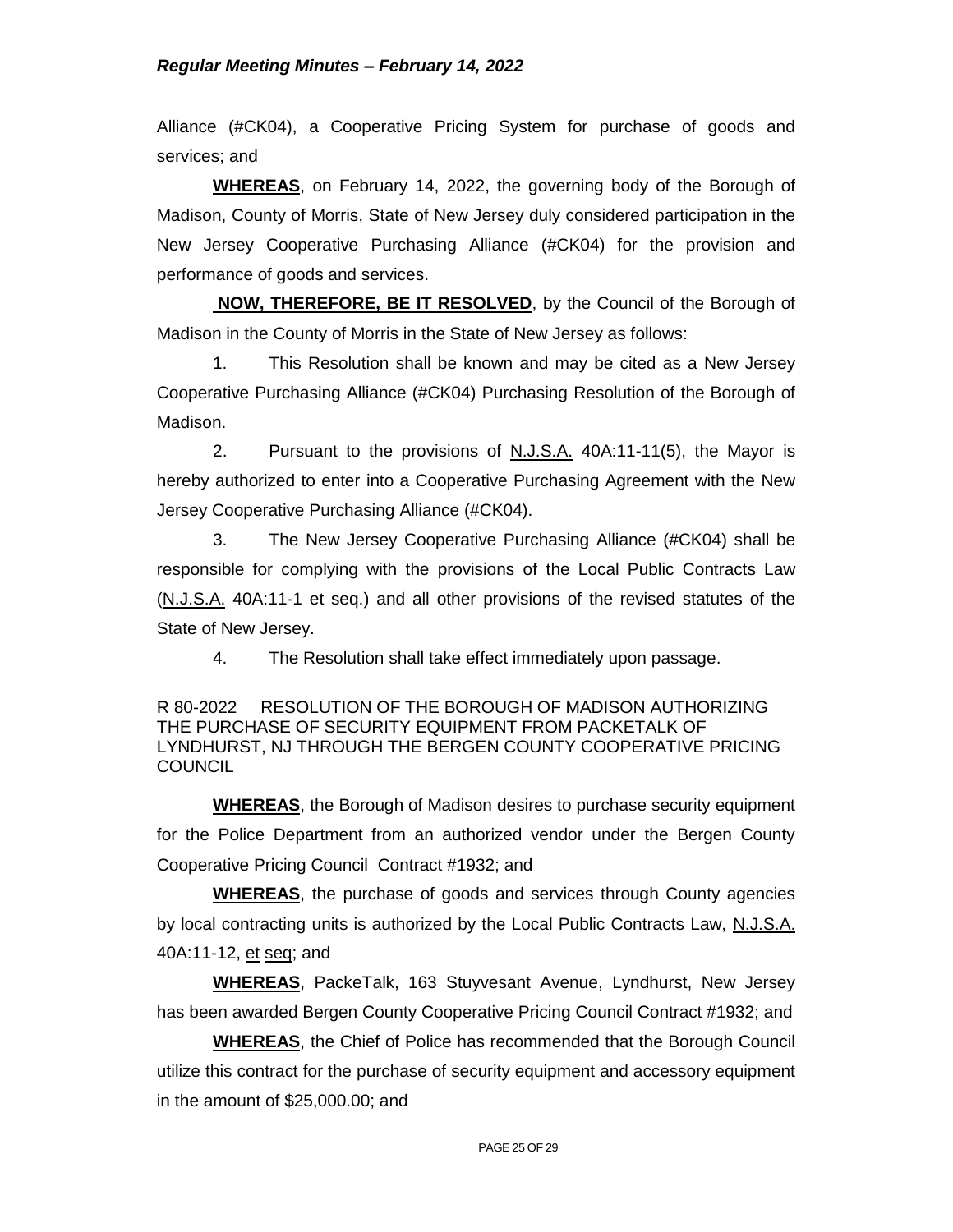## *Regular Meeting Minutes – February 14, 2022*

**WHEREAS**, the Chief Finance Officer has attested that funds will be available in an amount not to exceed \$25,000.00 for this purpose in Ordinance 33- 2021.

**NOW, THEREFORE, BE IT RESOLVED** by the Council of the Borough of Madison, in the County of Morris and State of New Jersey, as follows:

1. The purchase of security equipment and accessory equipment from PackeTalk, at a total price not to exceed \$25,000.00 is hereby approved under the Bergen County Cooperative Pricing Council Contract #1932.

2. The Mayor and Borough Clerk are hereby authorized and directed on behalf of the Borough to execute a purchase order and contract to PackeTalk for the purchase of security equipment and accessory equipment at a total price not to exceed \$25,000.00, in a form acceptable to the Borough Attorney.

R 81-2022 RESOLUTION OF THE BOROUGH OF MADISON APPROVING RAFFLES LICENSE APPLICATIONS SUBMITTED BY THE PTSO MADISON HS

**BE IT RESOLVED** by the Council of the Borough of Madison, County of Morris, State of New Jersey, that the following applications for Raffles Licenses, to be held as listed below, be and the same are hereby approved:

PTSO MADISON HIGH SCHOOL I.D. No. 274-5-33795 R.A. No. 1524 – On-Premise 50/50 Date of Raffle – March 5, 2022 R.A. No. 1525 – On-Premise Merchandise Date of Raffle – March 5, 2022

R 82-2022 RESOLUTION OF THE BOROUGH OF MADISON APPROVING A PARTIAL PROPERTY TAX EXEMPTION STATUS FOR TAX BLOCK 4302, LOT 5 EFFECTIVE JANUARY 1, 2022 FOR WARTIME SERVICE-CONNECTED **DISABILITY** 

**WHEREAS,** one of the owners of Tax Block 4302, Lot 5 of the taxing district of the Borough of Madison is a citizen and resident of the State of New Jersey, who served in the United States military in time of war; and

**WHEREAS**, one of the owners of Tax Block 4302, Lot 5 of the taxing district of the Borough of Madison has been honorably discharged from the United States military and has been found by the United States Department of Veterans Affairs to have a 100% service-connected, permanent disability; and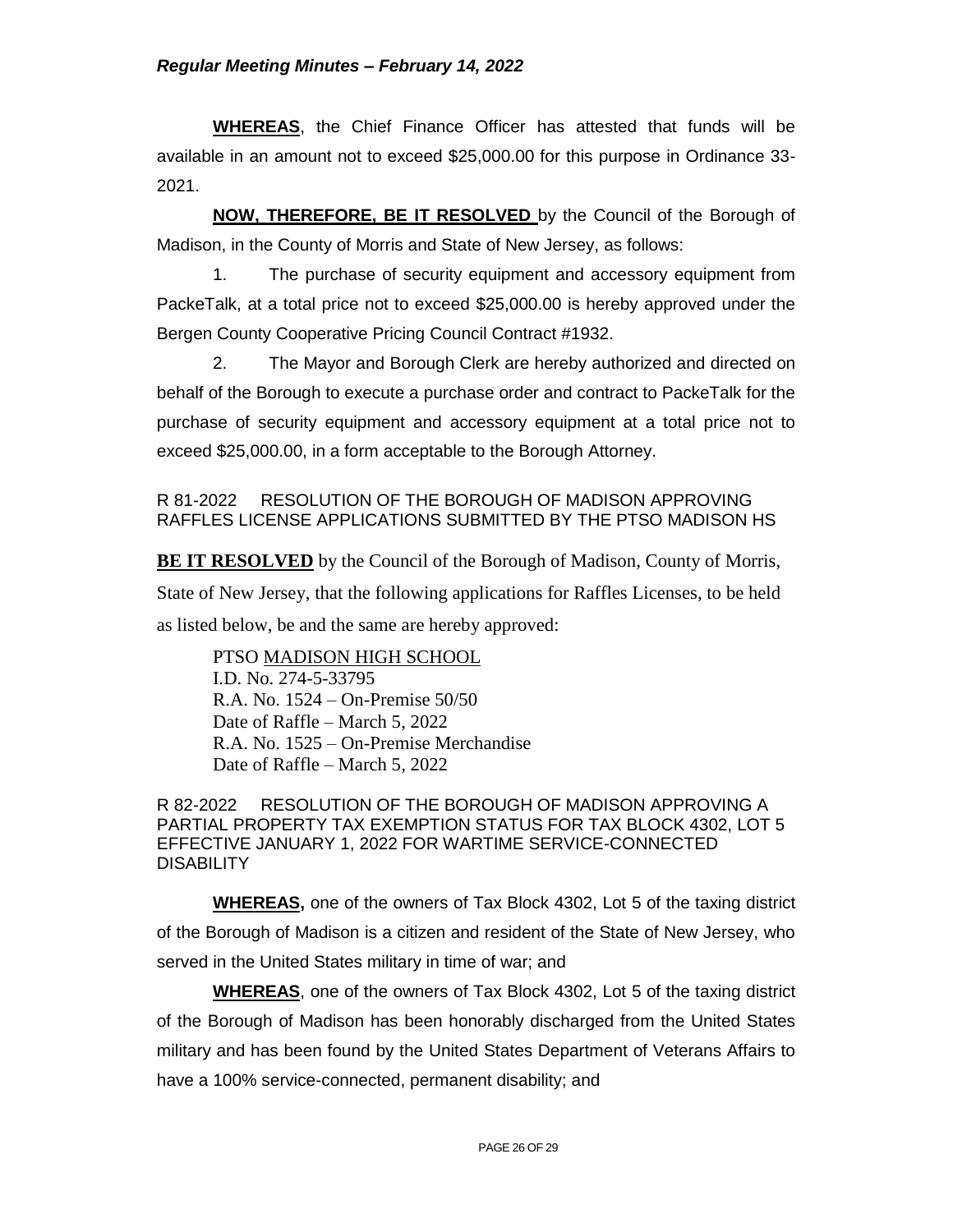**WHEREAS**, N.J.S.A. 54:4-3.30 provides that the dwelling house of any citizen of this State, who is honorably discharged from active military service in time of war and is declared to be 100% permanently disabled by the United States Veterans Administration or its successor, shall be exempt from property taxation; and

**WHEREAS**, the Borough Tax Assessor has determined that one of the property owners is eligible for Fifty Percent of the tax exemption beginning January 1, 2022, pursuant to N.J.S.A. 54:4-3.30.

**NOW, THEREFORE, BE IT RESOLVED**, by the Council of the Borough of Madison, in the County of Morris and State of New Jersey, that Tax Block 4302, Lot 5 shall be partially exempt from property taxation because one of the owners of the property is a disabled veteran who satisfies the requirements of N.J.S.A. 54:4-3.30.

### R 83-2022 RESOLUTION OF THE BOROUGH OF MADISON APPROVING A MADISON PUBLIC LIBRARY CONSTRUCTION PROJECT AND AUTHORIZING EXECUTION OF THE GRANT AGREEMENT

WHEREAS, the New Jersey State Legislature approved an appropriation in the amount of **\$913,974.00** ("Grant Amount"), which Grant Amount is funded by tax-exempt general obligation bonds issued by the State of New Jersey (the "State"); and WHEREAS, the only purpose for the Grant Amount is to finance eligible expenses of a library construction project, as defined under the New Jersey Library Construction Bond Act (the "Bond Act") and the regulations implementing the Bond Act. (L. 2017, c. 149 and N.J.A.C. 15:24 -1.1 thru – 6.1); and

WHEREAS, this **Borough Council's** only intended purpose for the Grant Amount is to provide funding for the eligible expenses of the library construction project for which the Grant Amount was approved by the State Legislature (the "Project); and

WHEREAS, in order to receive the Grant Amount for the Project, this **Borough** 

**Council** is required to pass a resolution approving the Project for the **Madison** 

**Public Library, 39 Keep Street Madison, NJ** (the "Library"); and

WHEREAS, in order to receive the Grant Amount for the Project, the **Borough Council of the Borough of Madison, NJ** is further required to execute a grant agreement with the State Librarian (the "Grant Agreement") or authorize the Board of Trustees of the Library to execute and deliver the Grant Agreement; and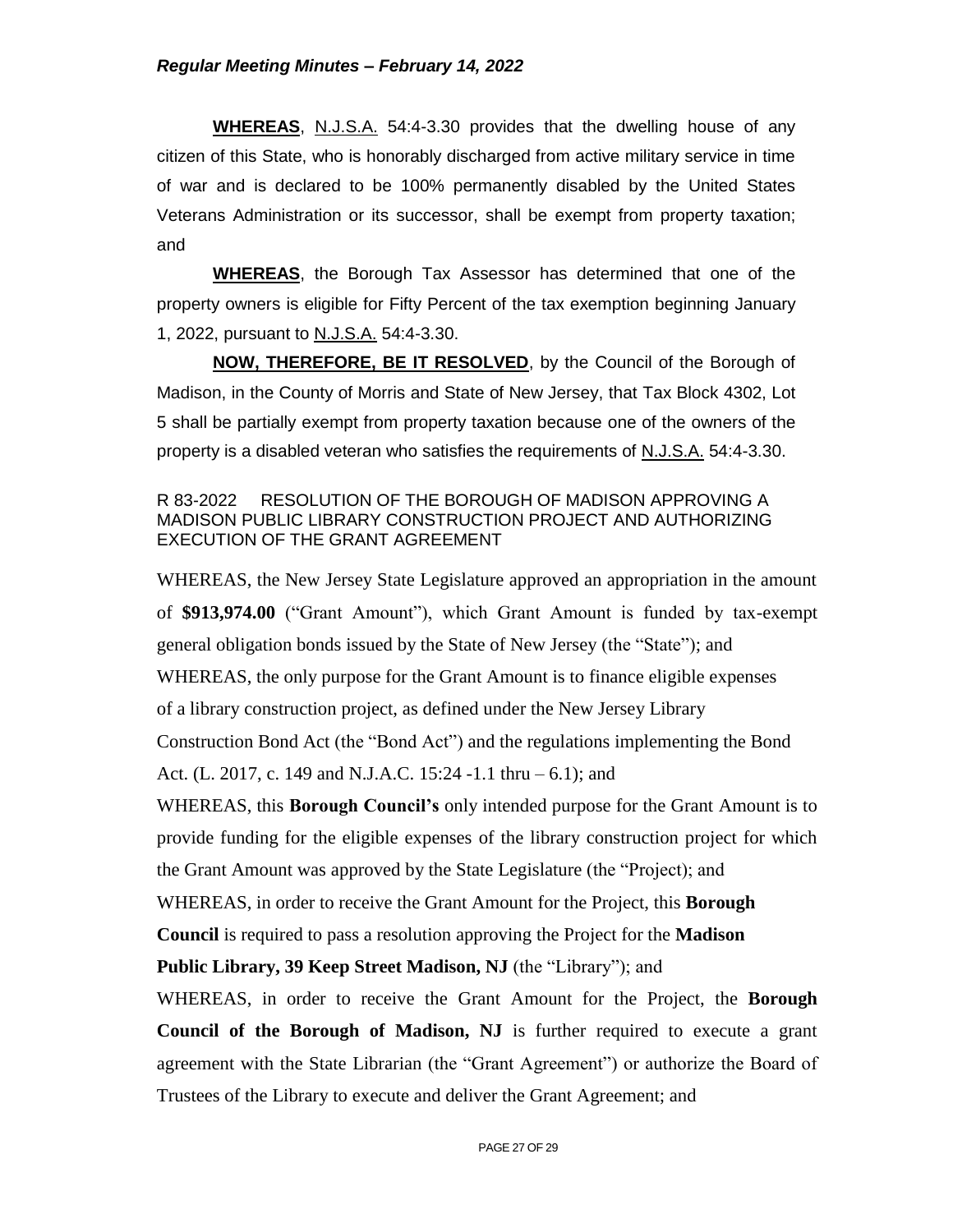WHEREAS, this **Borough Council of the Borough of Madison** wishes to approve the

Project and authorize the execution and delivery of the Grant Agreement.

# NOW, THEREFORE, BE IT RESOLVED BY THE **Borough Council of the Borough**

## **of Madison, County of Morris:**

Section 1. The above recitals are incorporated into and are made a part of this Resolution.

Section 2. The **Borough Council of the Borough of Madison** hereby approves the Project.

Section 3. The **Borough Council of the Borough of Madison** hereby approves the Grant Agreement and authorizes **Marilyn J. Favreau, Library Director of the Madison Public Library,** to execute and deliver the Grant Agreement.

#### *UNFINISHED BUSINESS* - None

## *APPROVAL OF VOUCHERS*

On motion by Mr. Landrigan, seconded by Ms. Coen and carried, the following vouchers of the Borough of Madison were approved for payment, and the supporting documentation of said vouchers was made part of the Supplemental Minute Book.

| <b>Current Fund</b>            | \$445,431.02 |
|--------------------------------|--------------|
| <b>General Capital Fund</b>    | 66,260.34    |
| <b>Electric Operating Fund</b> | 175,329.31   |
| <b>Electric Capital Fund</b>   | 6,346.94     |
| <b>Water Operating Fund</b>    | 44,145.19    |
| <b>Water Capital Fund</b>      | 750.00       |
| <b>Trusts</b>                  | 9,428.30     |
| Total                          | \$747.691.10 |

The following roll call vote was recorded approving the aforementioned vouchers:

Yeas: Ms. Byrne, Mr. Hoover, Ms. Coen, Ms. Ehrlich, Mr. Landrigan, Mr. Range Nays: None

## *NEW BUSINESS*

Mayor Conley announced the following appointment and requested Council confirmation:

COMMUNITY GARDEN ADVISORY COMMITTEE:

*Arline Lloyd,* 25 Wilmer Street, for a three year term through December 31, 2024.

*Jennifer Marquardt,* 2 Westerly Avenue, for a three year term through December 31, 2024.